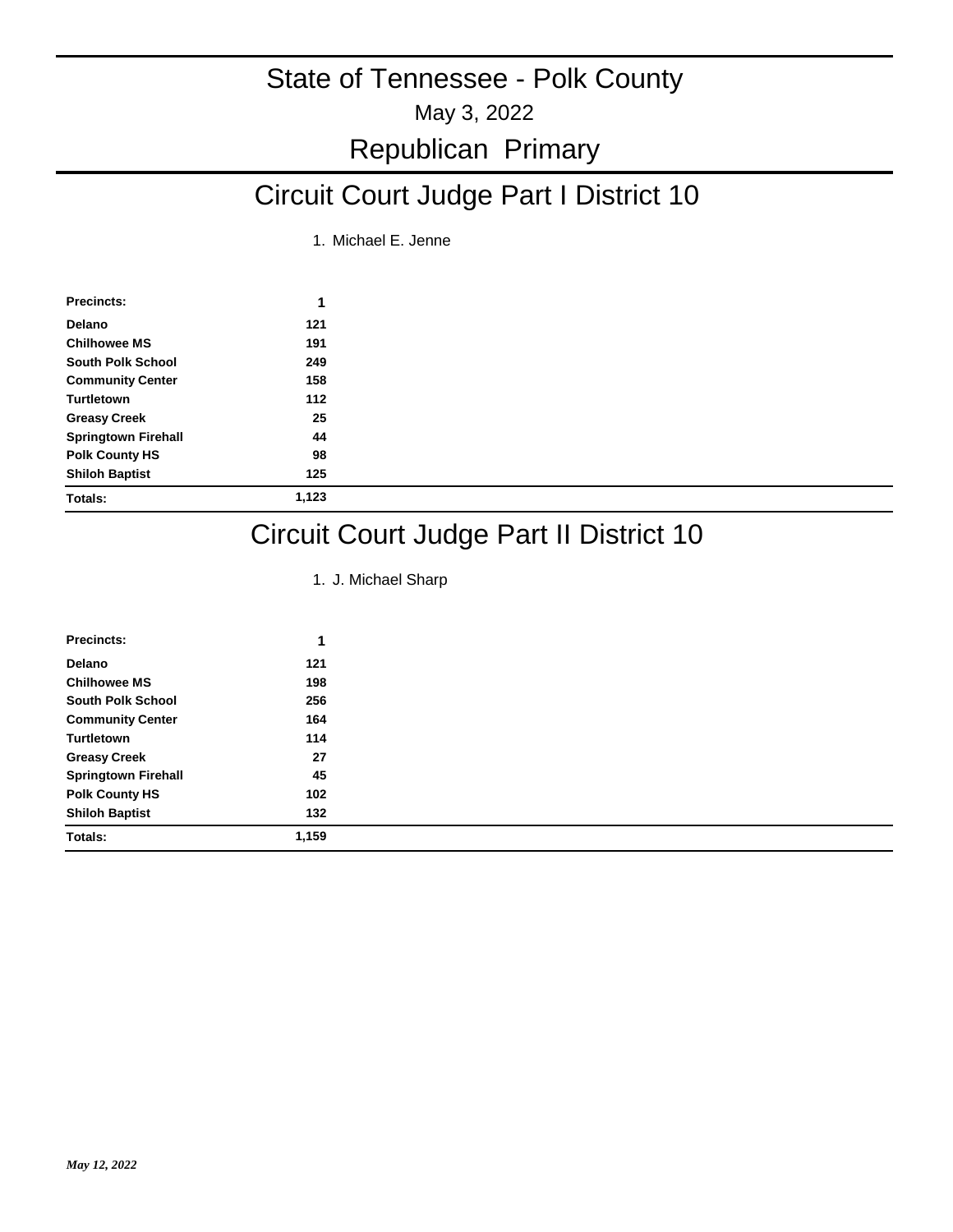# Republican Primary

# Circuit Court Judge Part III District 10

1. Andrew Mark Freiberg

| Precincts:                 |       |  |
|----------------------------|-------|--|
| Delano                     | 122   |  |
| <b>Chilhowee MS</b>        | 186   |  |
| <b>South Polk School</b>   | 245   |  |
| <b>Community Center</b>    | 159   |  |
| Turtletown                 | 112   |  |
| <b>Greasy Creek</b>        | 25    |  |
| <b>Springtown Firehall</b> | 44    |  |
| <b>Polk County HS</b>      | 98    |  |
| <b>Shiloh Baptist</b>      | 122   |  |
| Totals:                    | 1,113 |  |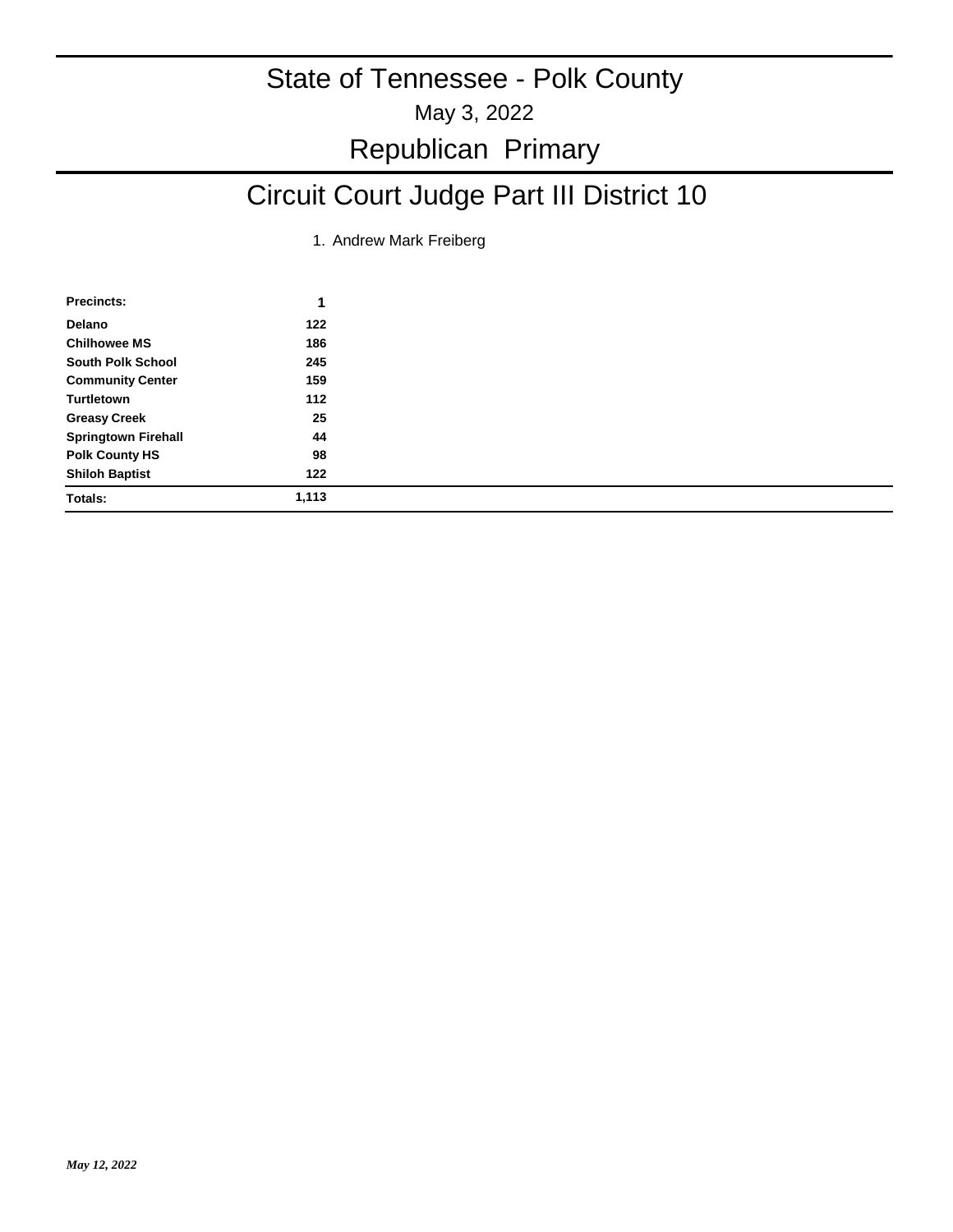May 3, 2022

Republican Primary

# Chancellor District 10

1. Jerri Saunders Bryant

| Precincts:                 | 1     |
|----------------------------|-------|
| Delano                     | 113   |
| <b>Chilhowee MS</b>        | 184   |
| <b>South Polk School</b>   | 243   |
| <b>Community Center</b>    | 151   |
| Turtletown                 | 115   |
| <b>Greasy Creek</b>        | 29    |
| <b>Springtown Firehall</b> | 44    |
| <b>Polk County HS</b>      | 99    |
| <b>Shiloh Baptist</b>      | 124   |
| Totals:                    | 1,102 |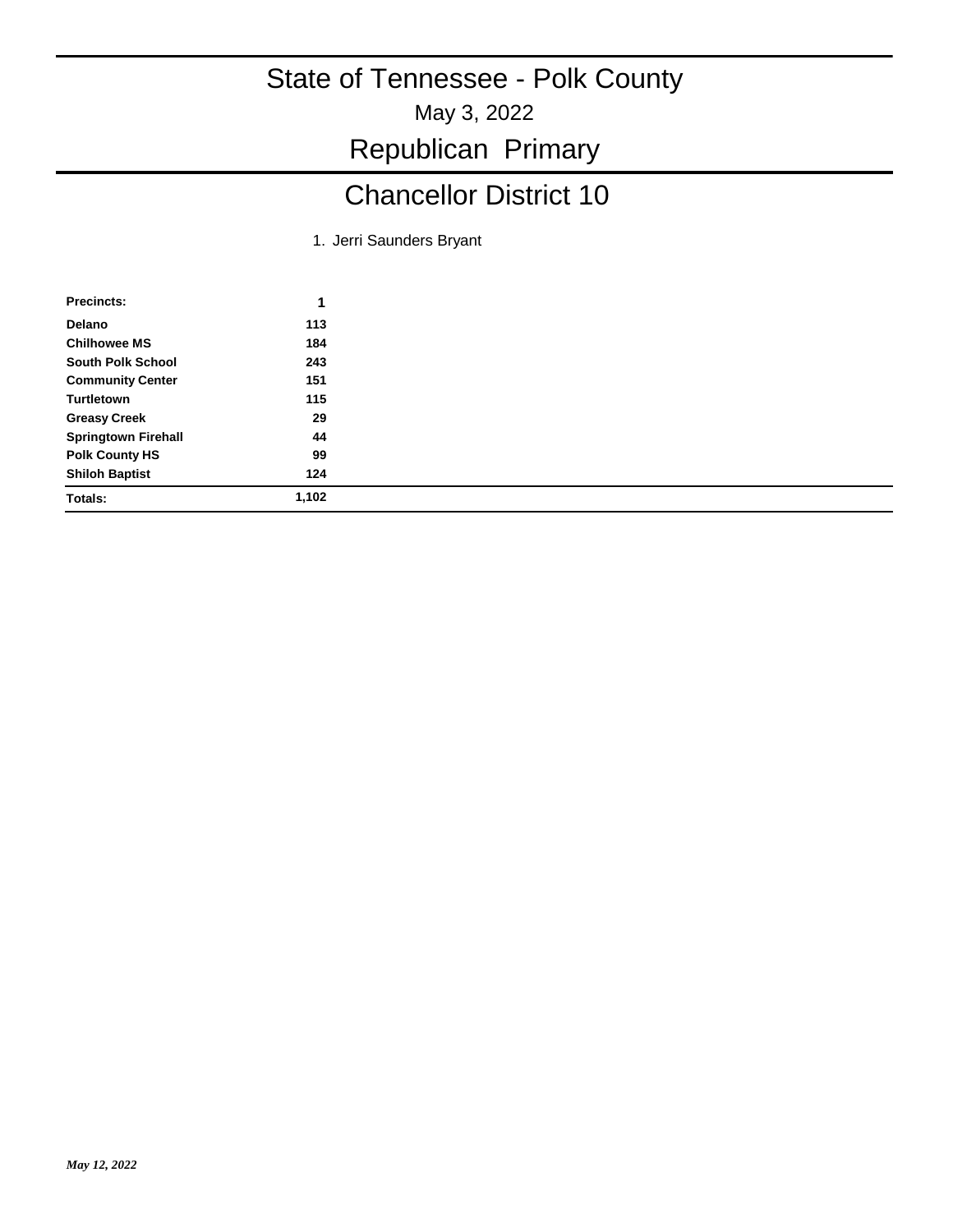#### May 3, 2022

### Republican Primary

# Criminal Court Judge District 10

- 1. Sandra N. C. Donaghy
- 2. Paul Donald Rush

| Precincts:                 | 1   | 2   |
|----------------------------|-----|-----|
| Delano                     | 81  | 73  |
| <b>Chilhowee MS</b>        | 170 | 88  |
| South Polk School          | 184 | 117 |
| <b>Community Center</b>    | 131 | 97  |
| <b>Turtletown</b>          | 89  | 57  |
| <b>Greasy Creek</b>        | 24  | 16  |
| <b>Springtown Firehall</b> | 27  | 25  |
| <b>Polk County HS</b>      | 63  | 71  |
| <b>Shiloh Baptist</b>      | 104 | 59  |
| Totals:                    | 873 | 603 |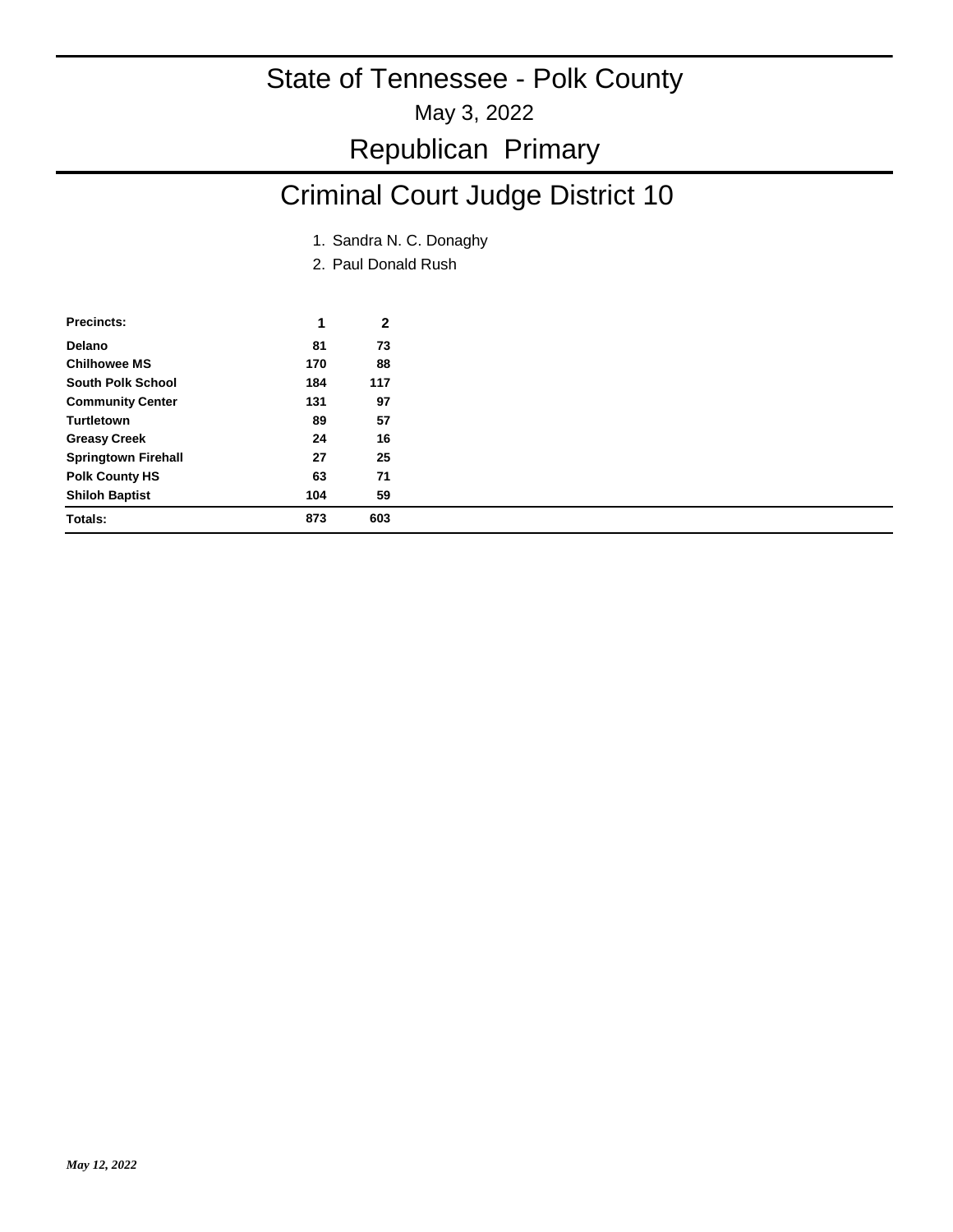May 3, 2022

### Republican Primary

# District Attorney General District 10

- 1. Steve Crump
- 2. Stephen Hatchett

| Precincts:                 | 1   | 2   |
|----------------------------|-----|-----|
| Delano                     | 113 | 50  |
| <b>Chilhowee MS</b>        | 149 | 120 |
| South Polk School          | 149 | 156 |
| <b>Community Center</b>    | 121 | 114 |
| Turtletown                 | 73  | 81  |
| <b>Greasy Creek</b>        | 33  | 10  |
| <b>Springtown Firehall</b> | 33  | 18  |
| <b>Polk County HS</b>      | 95  | 50  |
| <b>Shiloh Baptist</b>      | 101 | 59  |
| Totals:                    | 867 | 658 |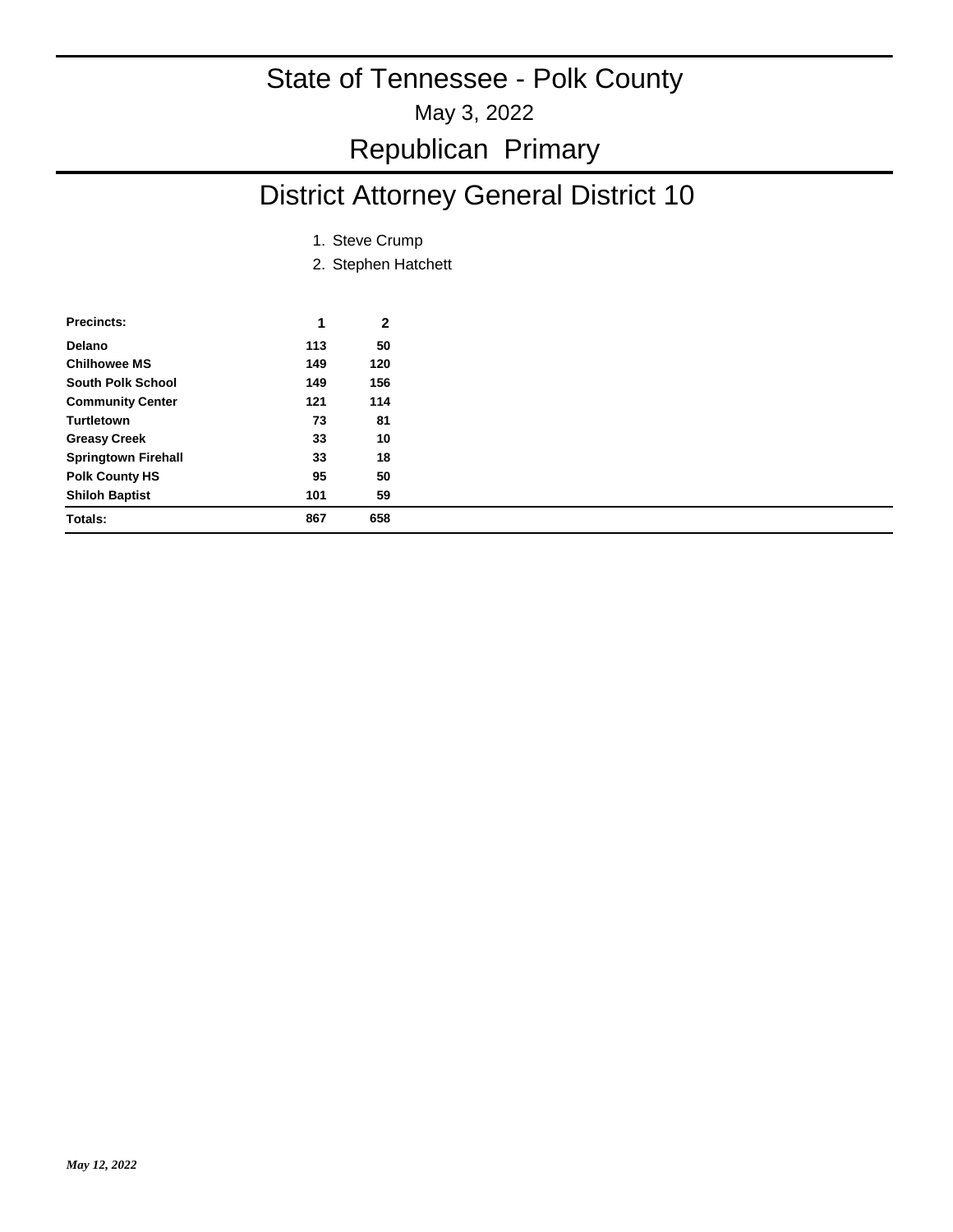May 3, 2022

Republican Primary

# Public Defender District 10

1. Donald Leon Shahan, Jr.

| Precincts:                 |       |  |
|----------------------------|-------|--|
| Delano                     | 108   |  |
| <b>Chilhowee MS</b>        | 174   |  |
| <b>South Polk School</b>   | 232   |  |
| <b>Community Center</b>    | 149   |  |
| Turtletown                 | 111   |  |
| <b>Greasy Creek</b>        | 26    |  |
| <b>Springtown Firehall</b> | 42    |  |
| <b>Polk County HS</b>      | 92    |  |
| <b>Shiloh Baptist</b>      | 119   |  |
| <b>Totals:</b>             | 1,053 |  |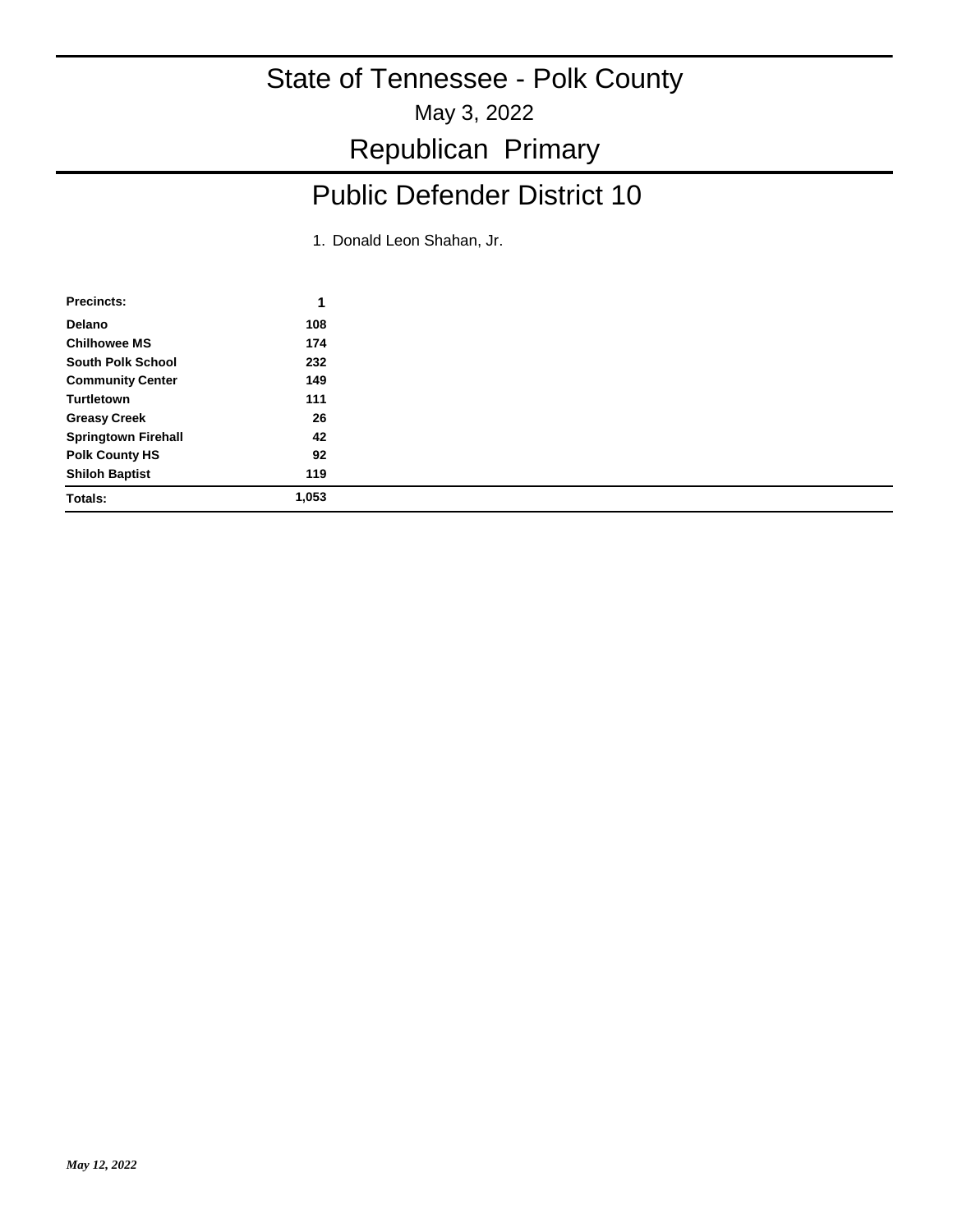May 3, 2022

#### Democratic Primary

# Circuit Court Judge Part I District 10

1. No Candidate Qualified

| Precincts:                 |   |
|----------------------------|---|
| Delano                     | 0 |
| <b>Chilhowee MS</b>        |   |
| <b>South Polk School</b>   | 0 |
| <b>Community Center</b>    | 0 |
| Turtletown                 | 0 |
| <b>Greasy Creek</b>        |   |
| <b>Springtown Firehall</b> |   |
| <b>Polk County HS</b>      |   |
| <b>Shiloh Baptist</b>      | 0 |
| Totals:                    | 0 |

### Circuit Court Judge Part II District 10

| <b>Precincts:</b>          |   |
|----------------------------|---|
| Delano                     | 0 |
| <b>Chilhowee MS</b>        | 0 |
| <b>South Polk School</b>   | 0 |
| <b>Community Center</b>    | 0 |
| Turtletown                 | 0 |
| <b>Greasy Creek</b>        | 0 |
| <b>Springtown Firehall</b> | 0 |
| <b>Polk County HS</b>      | 0 |
| <b>Shiloh Baptist</b>      | 0 |
| <b>Totals:</b>             | 0 |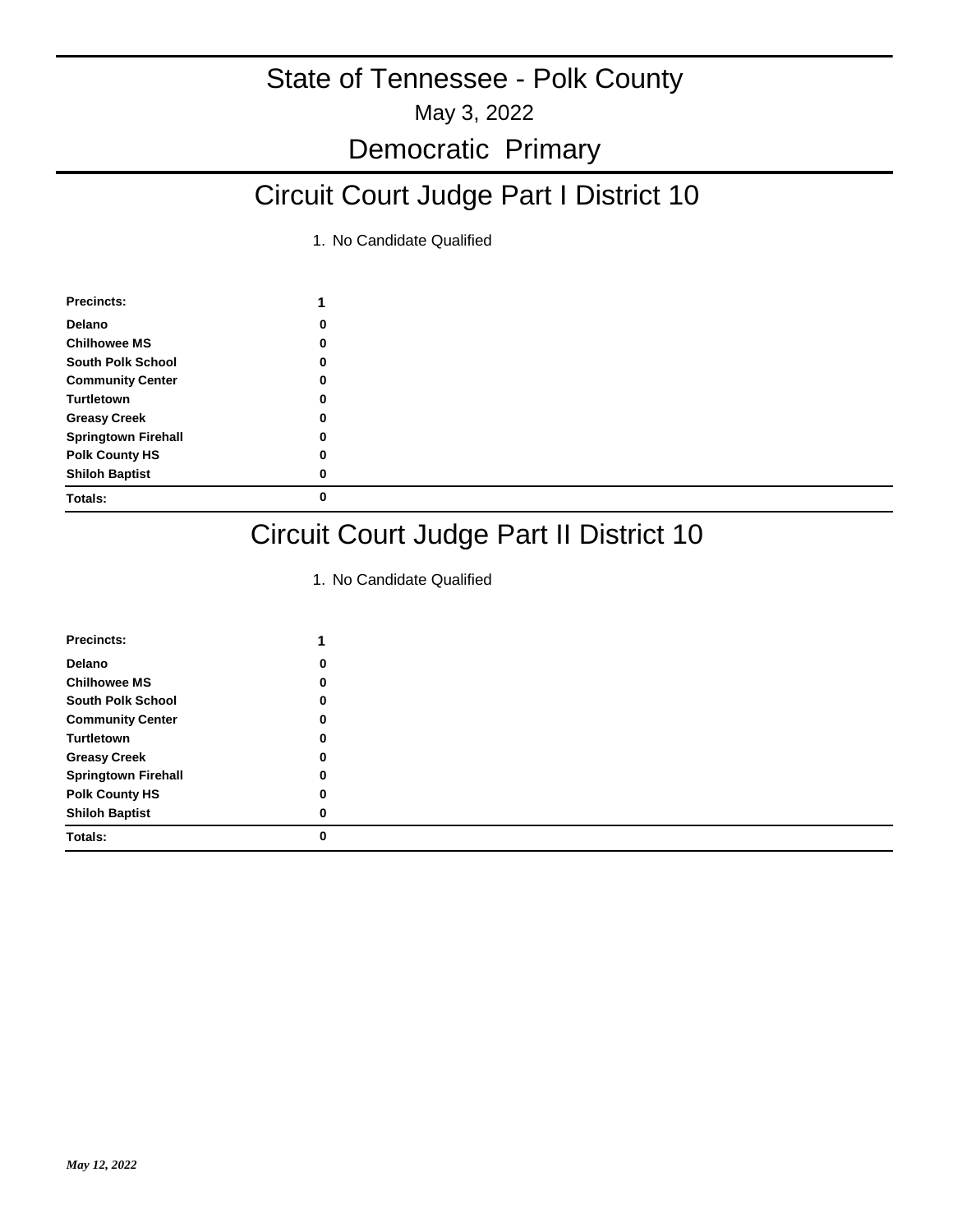### Democratic Primary

# Circuit Court Judge Part III District 10

| <b>Precincts:</b>          |   |  |
|----------------------------|---|--|
| Delano                     | 0 |  |
| <b>Chilhowee MS</b>        | 0 |  |
| <b>South Polk School</b>   | 0 |  |
| <b>Community Center</b>    | 0 |  |
| Turtletown                 | 0 |  |
| <b>Greasy Creek</b>        | 0 |  |
| <b>Springtown Firehall</b> | 0 |  |
| <b>Polk County HS</b>      | 0 |  |
| <b>Shiloh Baptist</b>      | 0 |  |
| <b>Totals:</b>             | 0 |  |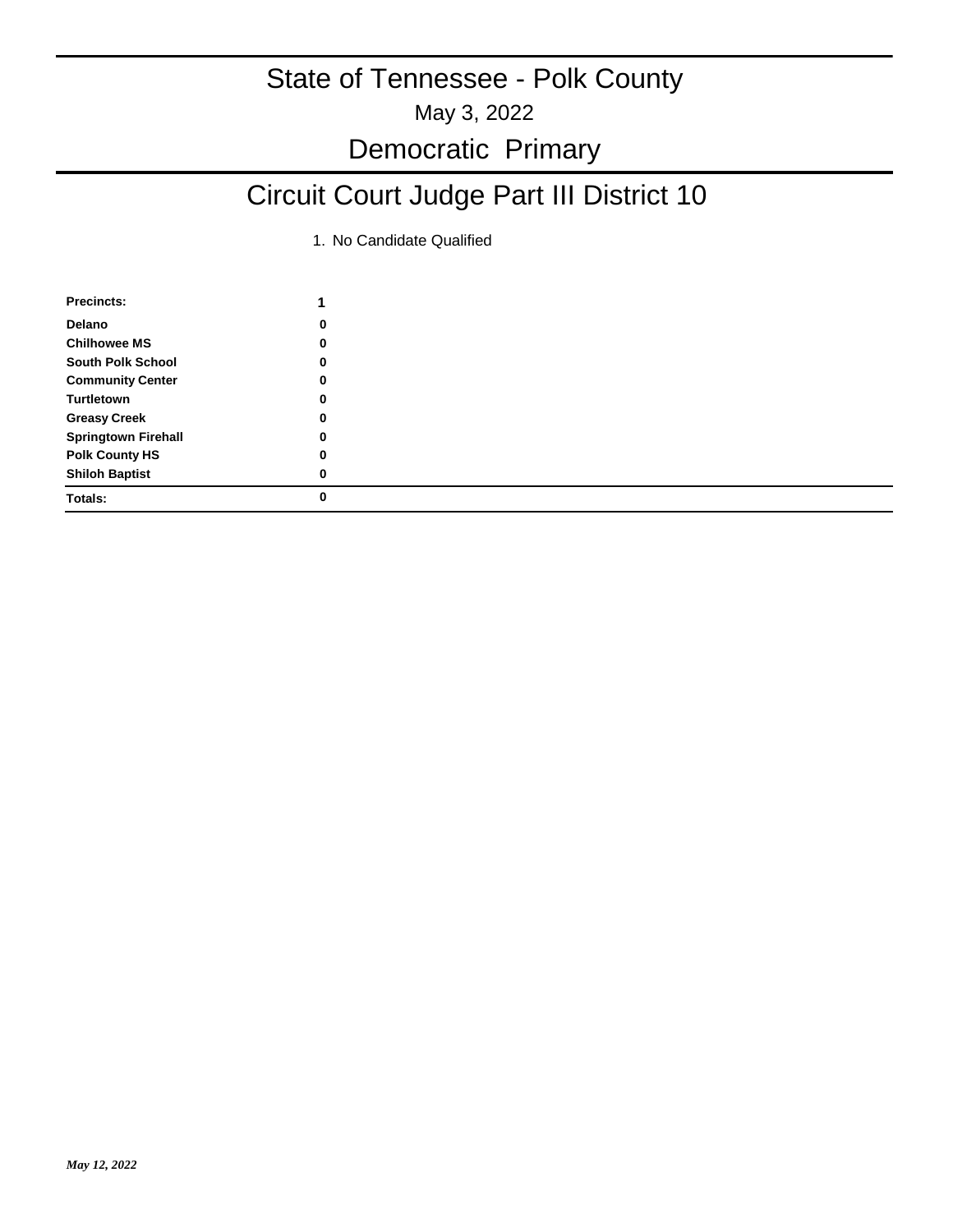May 3, 2022

Democratic Primary

# Chancellor District 10

| <b>Precincts:</b>          | 1 |  |
|----------------------------|---|--|
| Delano                     | 0 |  |
| <b>Chilhowee MS</b>        | 0 |  |
| <b>South Polk School</b>   | 0 |  |
| <b>Community Center</b>    | 0 |  |
| Turtletown                 | 0 |  |
| <b>Greasy Creek</b>        | 0 |  |
| <b>Springtown Firehall</b> | 0 |  |
| <b>Polk County HS</b>      | 0 |  |
| <b>Shiloh Baptist</b>      | 0 |  |
| Totals:                    | 0 |  |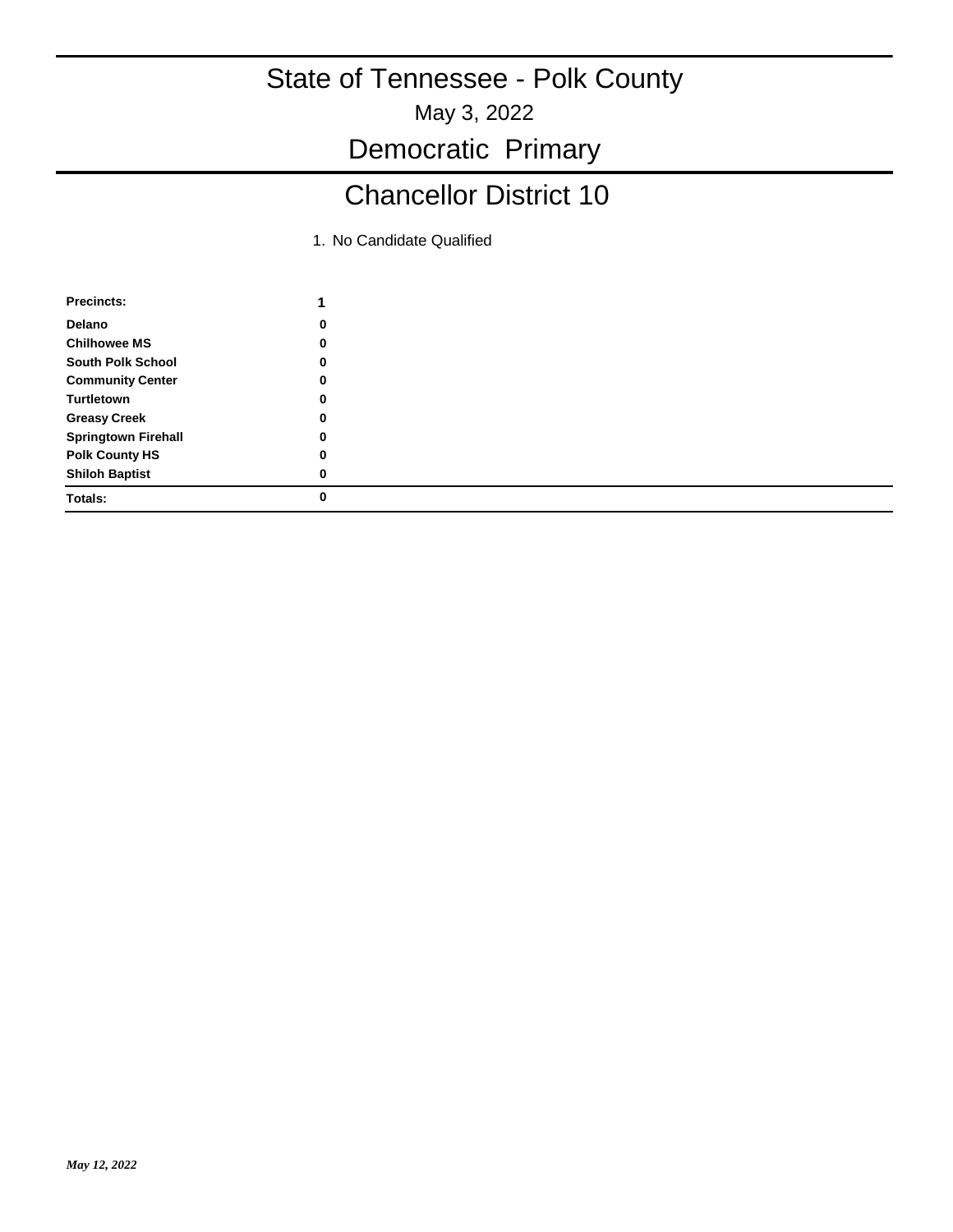May 3, 2022

### Democratic Primary

# Criminal Court Judge District 10

| <b>Precincts:</b>          |   |
|----------------------------|---|
| <b>Delano</b>              | 0 |
| <b>Chilhowee MS</b>        | 0 |
| <b>South Polk School</b>   | 0 |
| <b>Community Center</b>    | 0 |
| Turtletown                 | 0 |
| <b>Greasy Creek</b>        | 0 |
| <b>Springtown Firehall</b> | 0 |
| <b>Polk County HS</b>      | 0 |
| <b>Shiloh Baptist</b>      | 0 |
| <b>Totals:</b>             | 0 |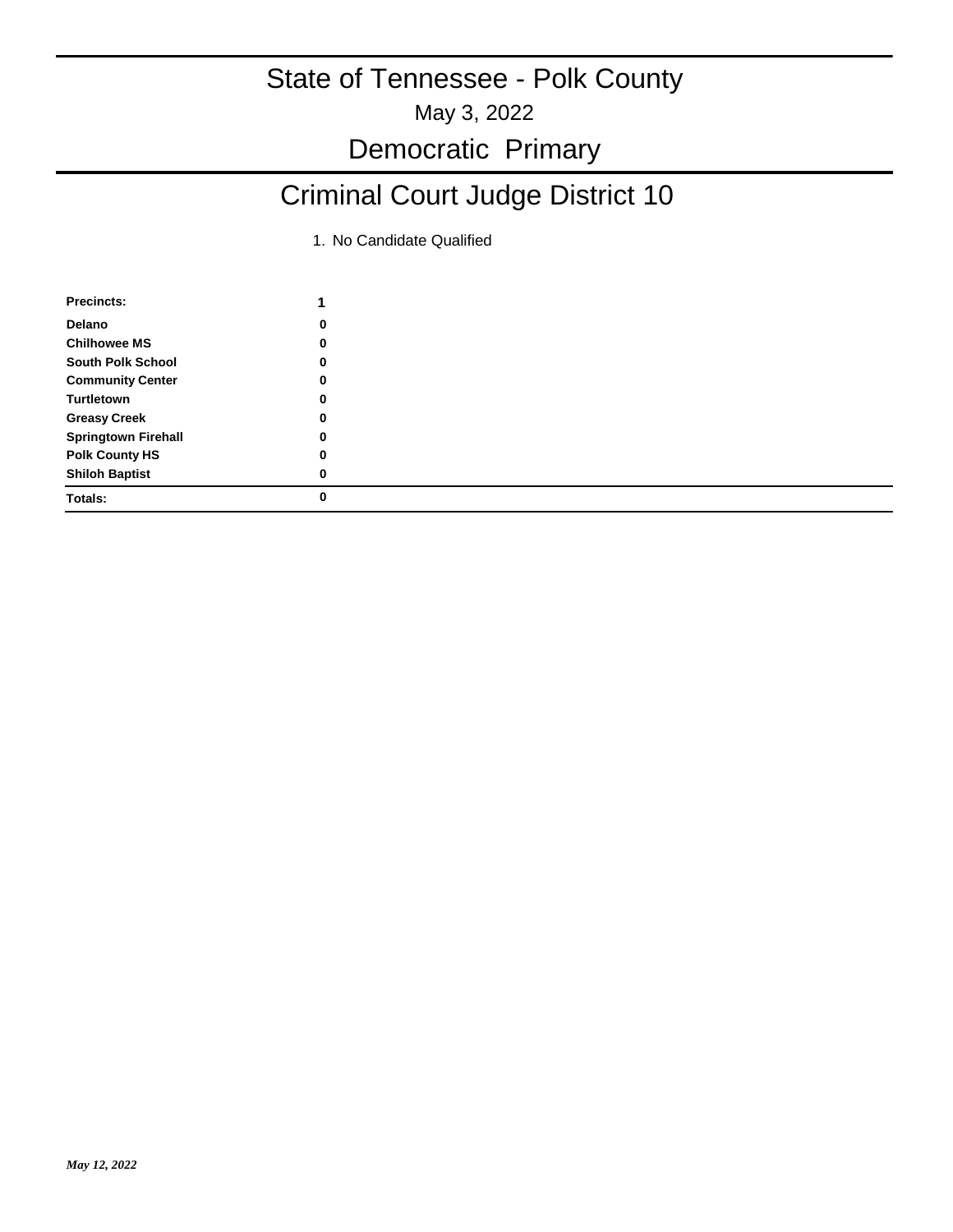May 3, 2022

### Democratic Primary

# District Attorney General District 10

| Precincts:                 |          |  |
|----------------------------|----------|--|
| Delano                     | 0        |  |
| <b>Chilhowee MS</b>        | 0        |  |
| <b>South Polk School</b>   | 0        |  |
| <b>Community Center</b>    | 0        |  |
| Turtletown                 | $\bf{0}$ |  |
| <b>Greasy Creek</b>        | 0        |  |
| <b>Springtown Firehall</b> | 0        |  |
| <b>Polk County HS</b>      | 0        |  |
| <b>Shiloh Baptist</b>      | 0        |  |
| <b>Totals:</b>             | 0        |  |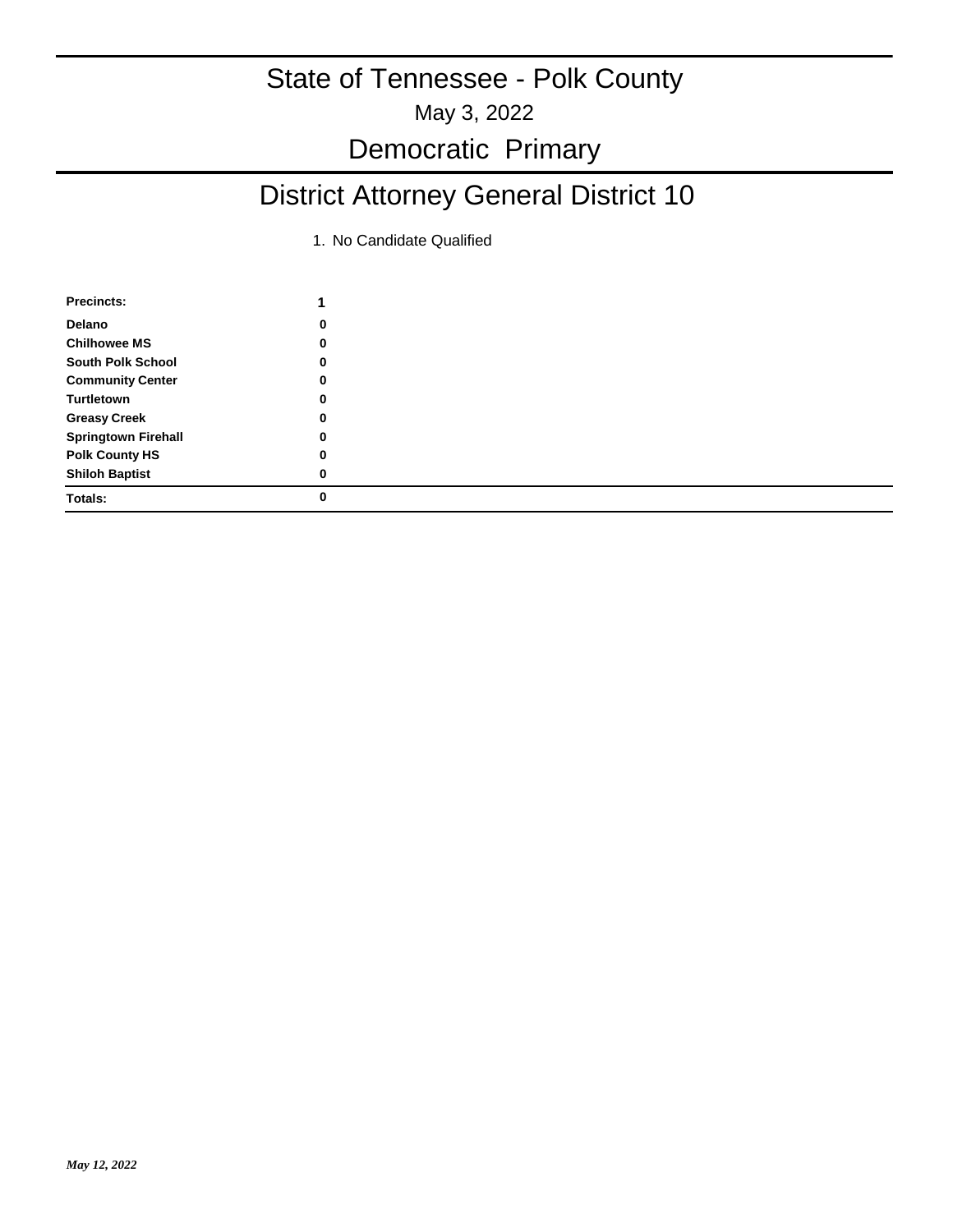May 3, 2022

Democratic Primary

# Public Defender District 10

| 0 |  |
|---|--|
| 0 |  |
| 0 |  |
| 0 |  |
| 0 |  |
| 0 |  |
| 0 |  |
| 0 |  |
| 0 |  |
| 0 |  |
|   |  |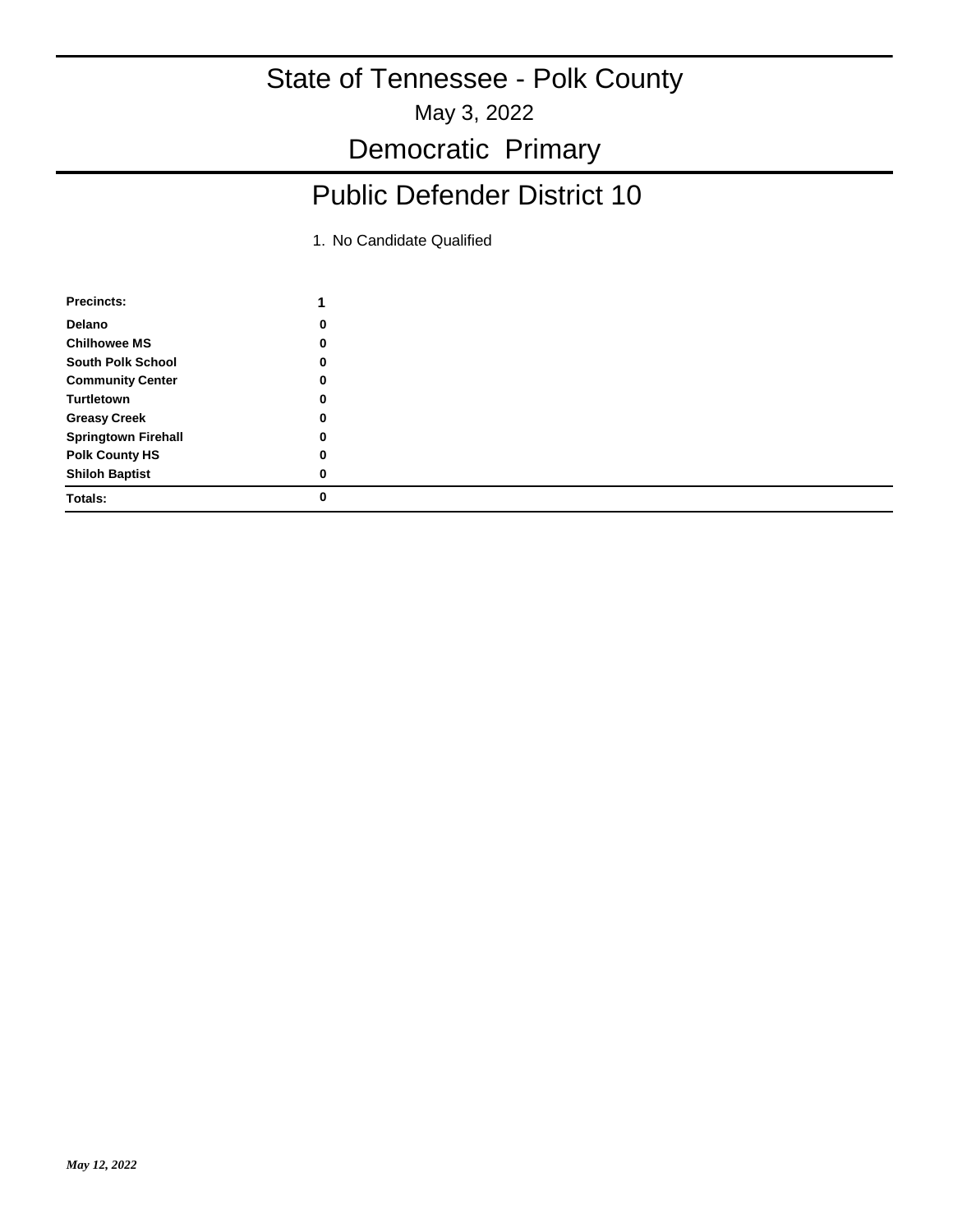# Republican Primary

# County Executive

1. Robby Hatcher

| Precincts:                 | 1     |
|----------------------------|-------|
| <b>Delano</b>              | 117   |
| <b>Chilhowee MS</b>        | 191   |
| <b>South Polk School</b>   | 242   |
| <b>Community Center</b>    | 170   |
| Turtletown                 | 114   |
| <b>Greasy Creek</b>        | 40    |
| <b>Springtown Firehall</b> | 44    |
| <b>Polk County HS</b>      | 113   |
| <b>Shiloh Baptist</b>      | 126   |
| <b>Totals:</b>             | 1,157 |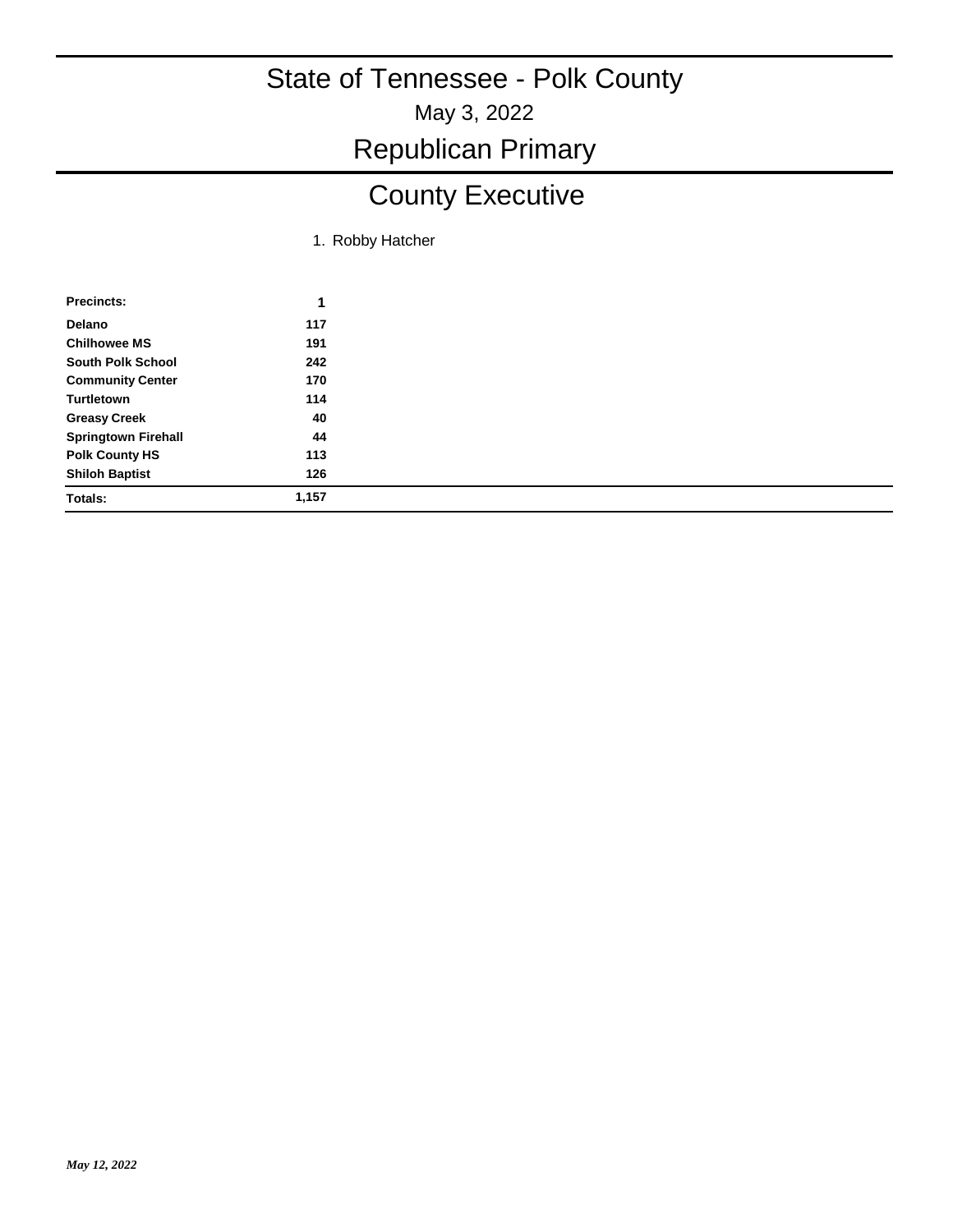May 3, 2022

#### Republican Primary

# County Commission District 1

- 1. Debbie Davis
- 2. Elois Ledford
- 3. James O. Woody

| <b>Precincts:</b>   |     | $\mathbf{2}$ | 3   |
|---------------------|-----|--------------|-----|
| Delano              | 104 | 89           | 103 |
| <b>Chilhowee MS</b> | 160 | 162          | 166 |
| Totals:             | 264 | 251          | 269 |

### County Commission District 2

- 1. Shane Bowman
- 2. Jamie Lewis
- Shawn Pritchett 3.

| Precincts:               |     |     | ٠J  |
|--------------------------|-----|-----|-----|
| <b>South Polk School</b> | 170 | 113 | 207 |
| Totals:                  | 170 | 113 | 207 |

### County Commission District 3

|                         |     | 1. Billy D. Baliles   |     |     |     |     |  |
|-------------------------|-----|-----------------------|-----|-----|-----|-----|--|
|                         |     | 2. James "Mush" Davis |     |     |     |     |  |
|                         |     | 3. Randall Davis      |     |     |     |     |  |
|                         |     | 4. Ronnie Dillard     |     |     |     |     |  |
|                         |     | 5. Samantha Trantham  |     |     |     |     |  |
|                         |     | 6. Frankie Womble     |     |     |     |     |  |
| <b>Precincts:</b>       | 1   | $\overline{2}$        | 3   | 4   | 5   | 6   |  |
| <b>Community Center</b> | 86  | 131                   | 69  | 74  | 182 | 100 |  |
| <b>Turtletown</b>       | 45  | 85                    | 52  | 43  | 87  | 86  |  |
| <b>Totals:</b>          | 131 | 216                   | 121 | 117 | 269 | 186 |  |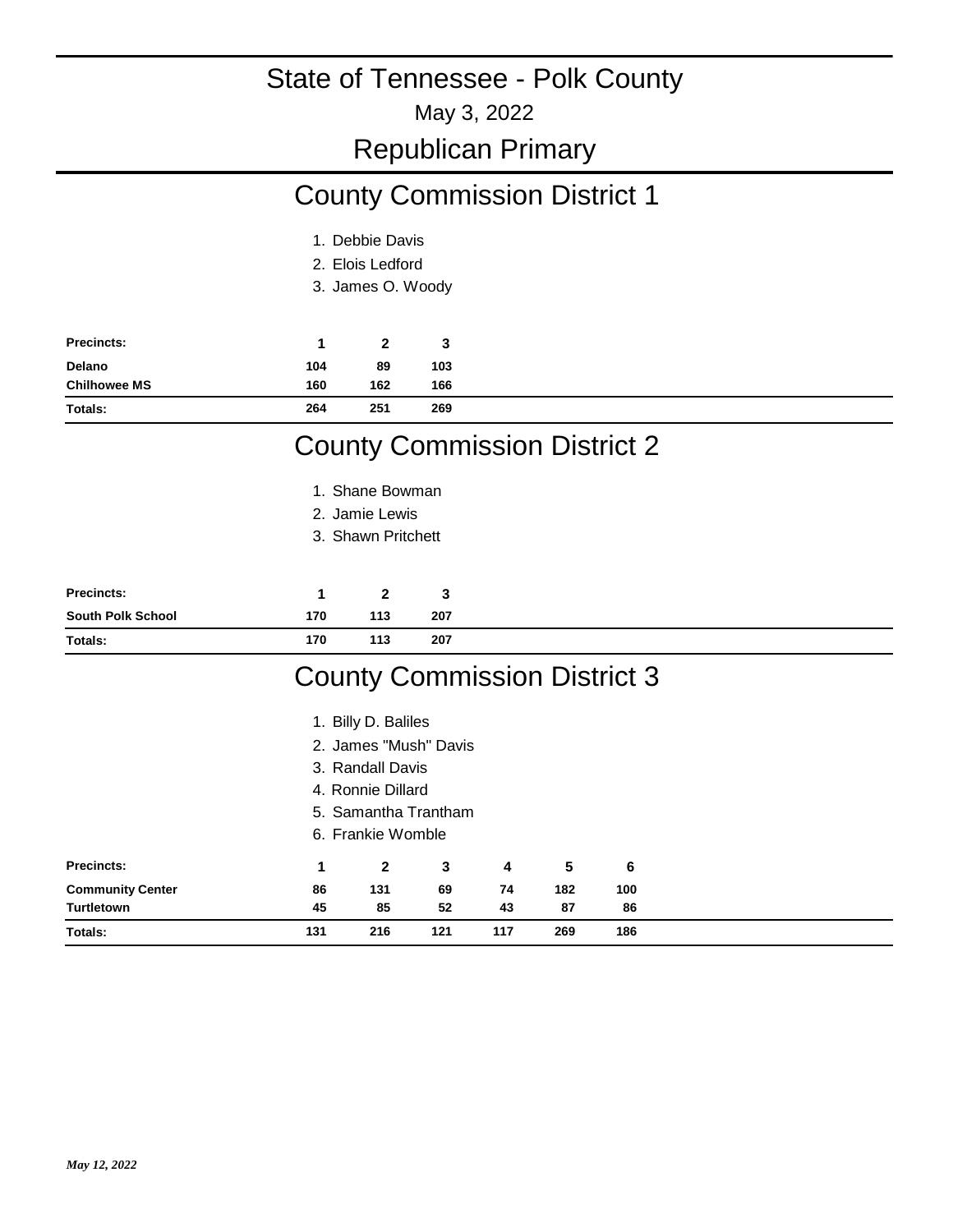May 3, 2022

### Republican Primary

# County Commission District 4

- 1. Joe Akins
- 2. Dewey Esquinance
- 3. Christy L. Hardin

| <b>Precincts:</b>          |     | 2   | 3   |
|----------------------------|-----|-----|-----|
| <b>Greasy Creek</b>        | 26  | 20  | 25  |
| <b>Springtown Firehall</b> | 35  | 26  | 34  |
| <b>Polk County HS</b>      | 96  | 56  | 72  |
| <b>Shiloh Baptist</b>      | 68  | 70  | 114 |
| Totals:                    | 225 | 172 | 245 |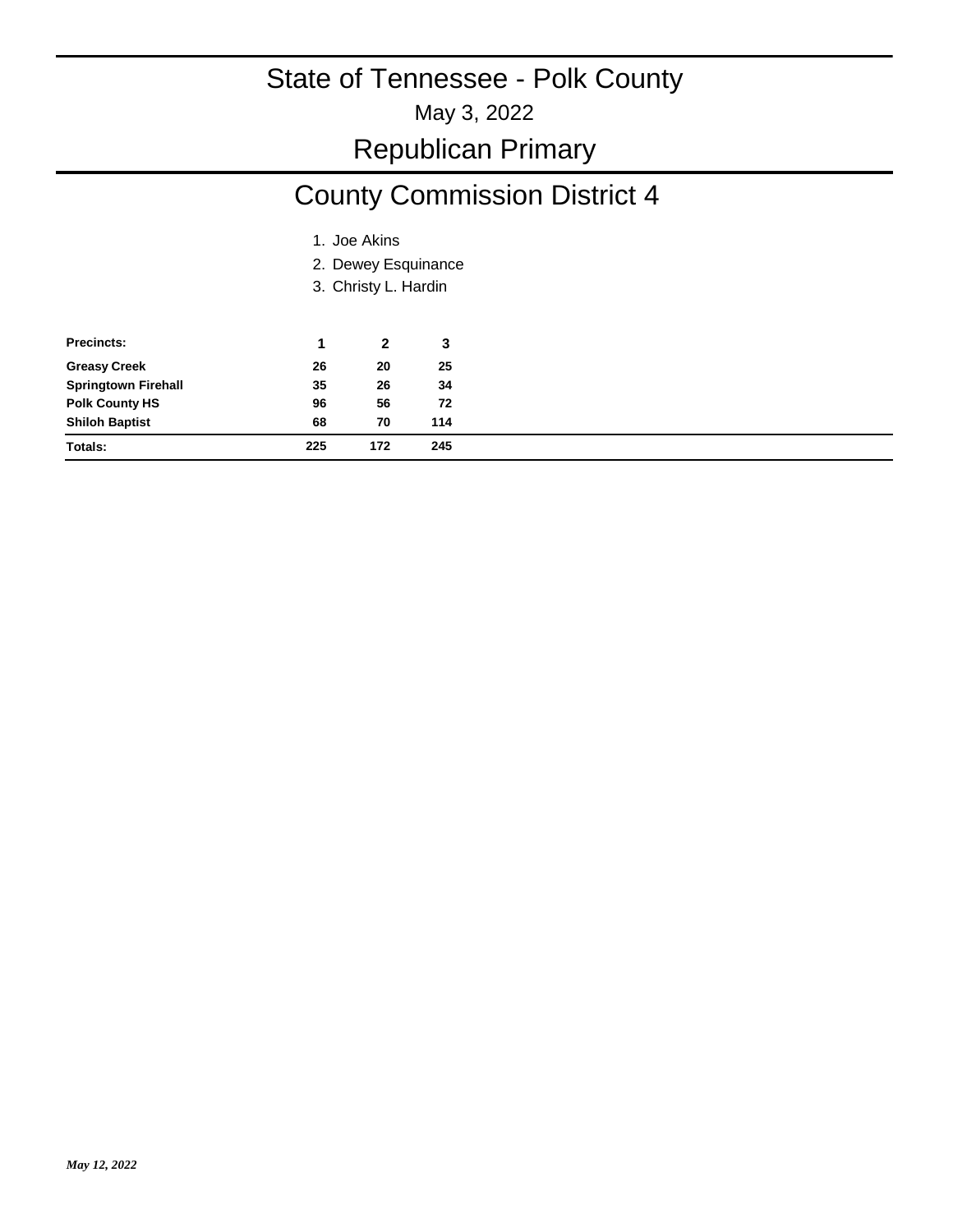# Republican Primary

# County Trustee

| Precincts:                 |   |
|----------------------------|---|
| Delano                     | 0 |
| <b>Chilhowee MS</b>        | 0 |
| <b>South Polk School</b>   | 0 |
| <b>Community Center</b>    | 0 |
| Turtletown                 | 0 |
| <b>Greasy Creek</b>        | 0 |
| <b>Springtown Firehall</b> | 0 |
| <b>Polk County HS</b>      | 0 |
| <b>Shiloh Baptist</b>      | 0 |
| Totals:                    | Ω |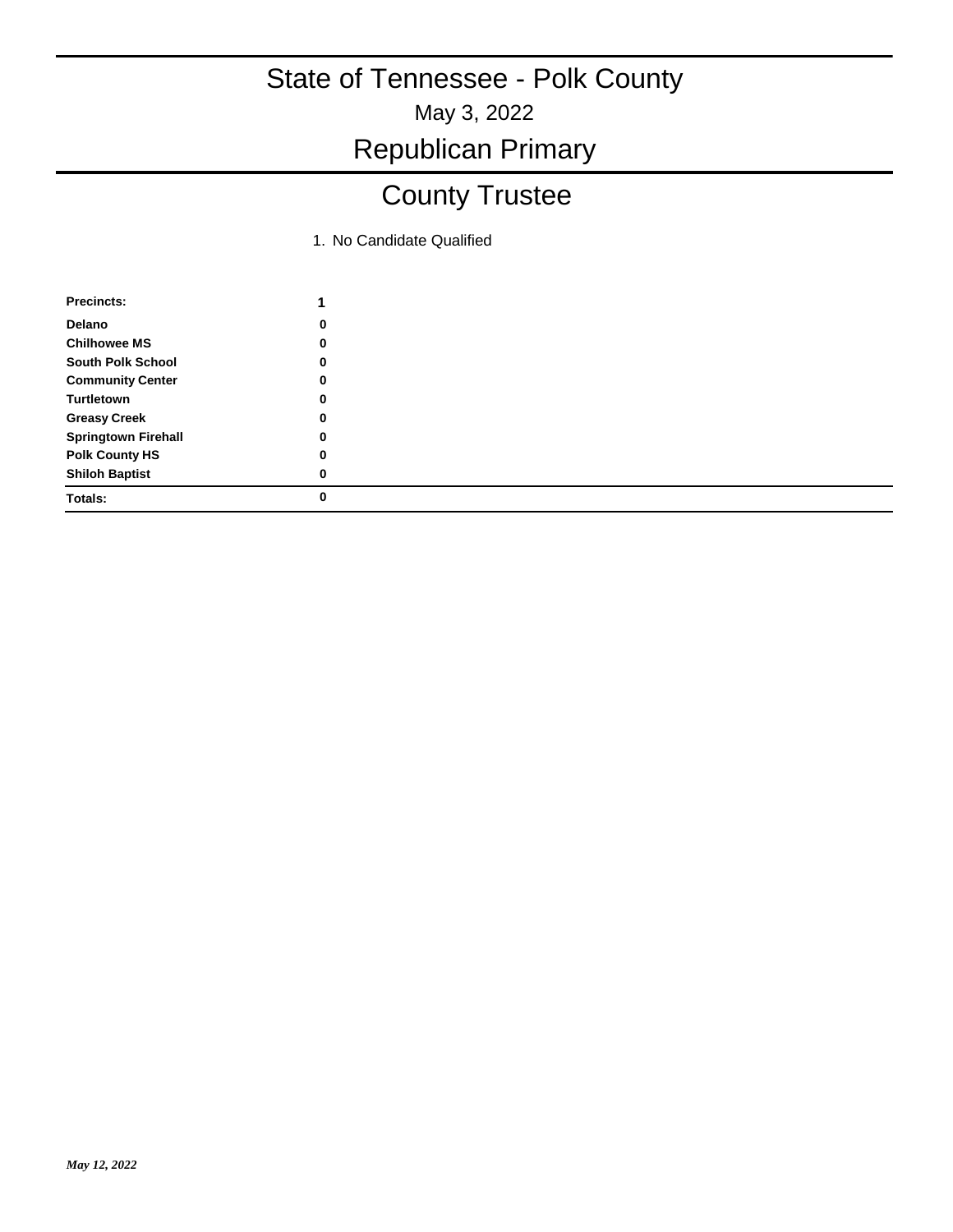May 3, 2022

Republican Primary

# General Sessions Judge

1. Brooklynn M. Townsend

| Precincts:                 | ٠     |  |
|----------------------------|-------|--|
| Delano                     | 138   |  |
| <b>Chilhowee MS</b>        | 226   |  |
| <b>South Polk School</b>   | 268   |  |
| <b>Community Center</b>    | 176   |  |
| Turtletown                 | 129   |  |
| <b>Greasy Creek</b>        | 41    |  |
| <b>Springtown Firehall</b> | 48    |  |
| <b>Polk County HS</b>      | 118   |  |
| <b>Shiloh Baptist</b>      | 148   |  |
| <b>Totals:</b>             | 1,292 |  |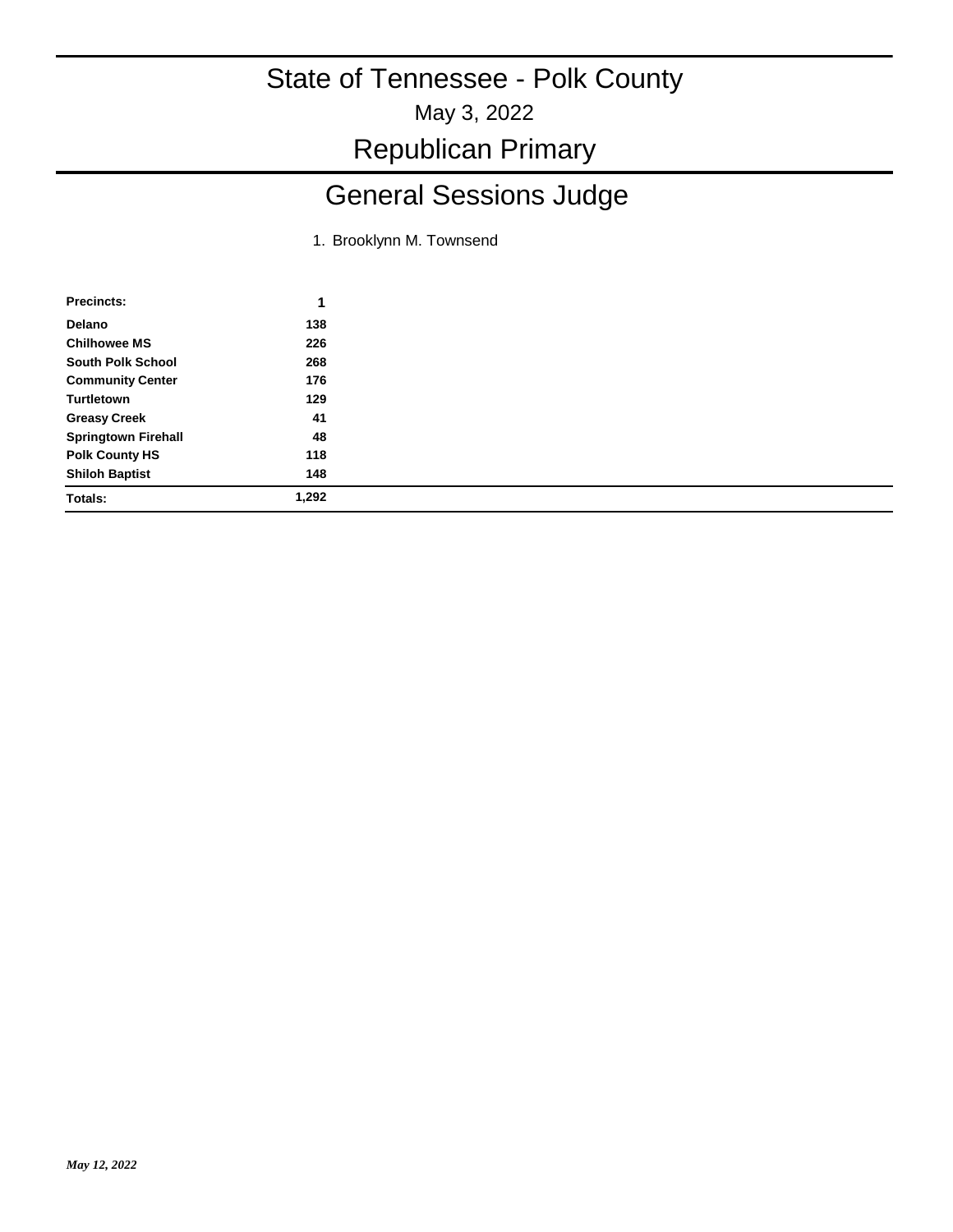# May 3, 2022 State of Tennessee - Polk County Republican Primary

# **Sheriff**

| 1. Steve Ross |  |
|---------------|--|
|               |  |

| <b>Precincts:</b>          | 1     |
|----------------------------|-------|
| Delano                     | 139   |
| <b>Chilhowee MS</b>        | 215   |
| <b>South Polk School</b>   | 282   |
| <b>Community Center</b>    | 184   |
| <b>Turtletown</b>          | 137   |
| <b>Greasy Creek</b>        | 43    |
| <b>Springtown Firehall</b> | 50    |
| <b>Polk County HS</b>      | 123   |
| <b>Shiloh Baptist</b>      | 152   |
| Totals:                    | 1,325 |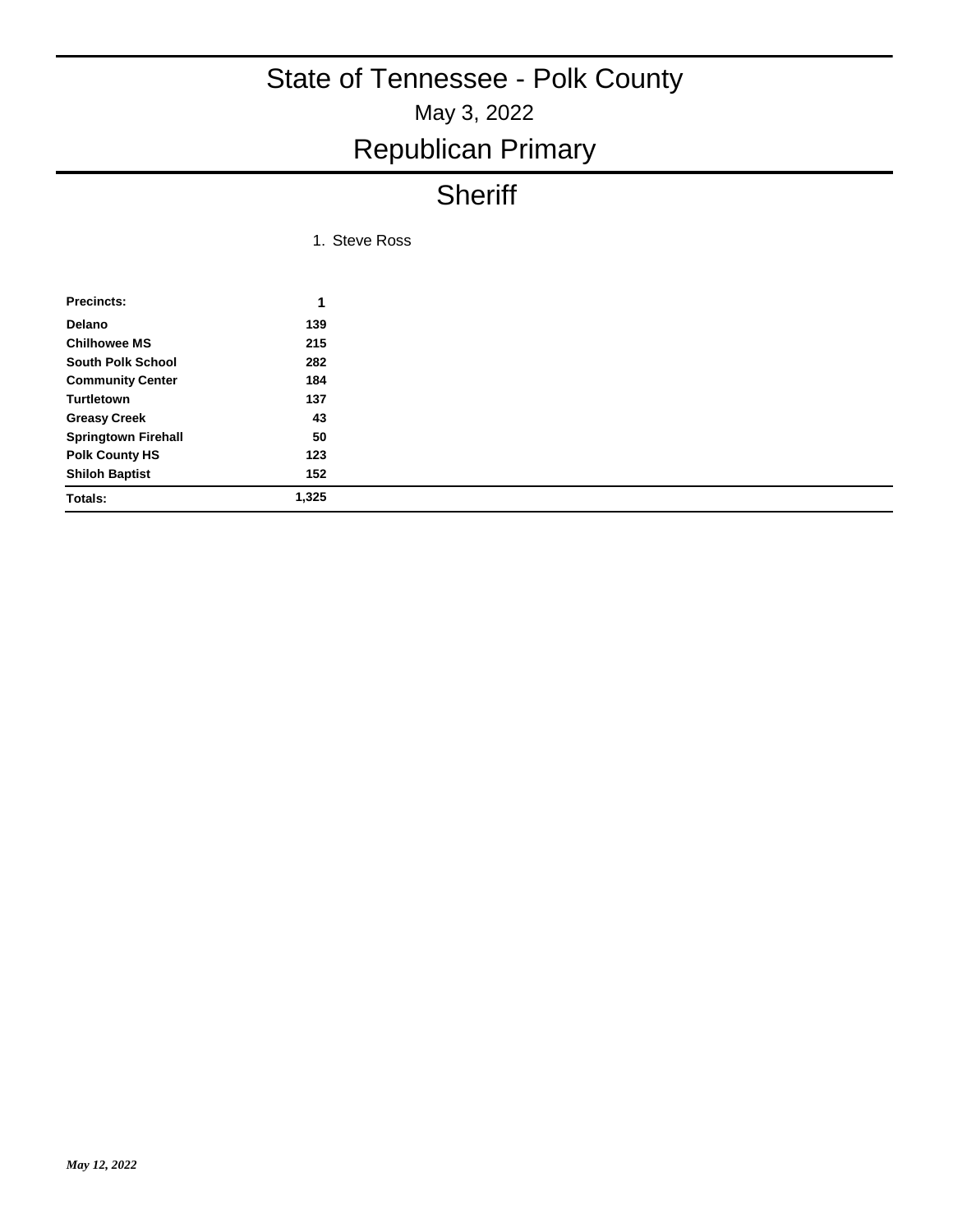# May 3, 2022 State of Tennessee - Polk County Republican Primary

### Clerk of Courts

1. Lita Esquinance

| <b>Precincts:</b>          | 1     |
|----------------------------|-------|
| Delano                     | 116   |
| <b>Chilhowee MS</b>        | 186   |
| <b>South Polk School</b>   | 242   |
| <b>Community Center</b>    | 150   |
| Turtletown                 | 109   |
| <b>Greasy Creek</b>        | 33    |
| <b>Springtown Firehall</b> | 43    |
| <b>Polk County HS</b>      | 91    |
| <b>Shiloh Baptist</b>      | 119   |
| Totals:                    | 1,089 |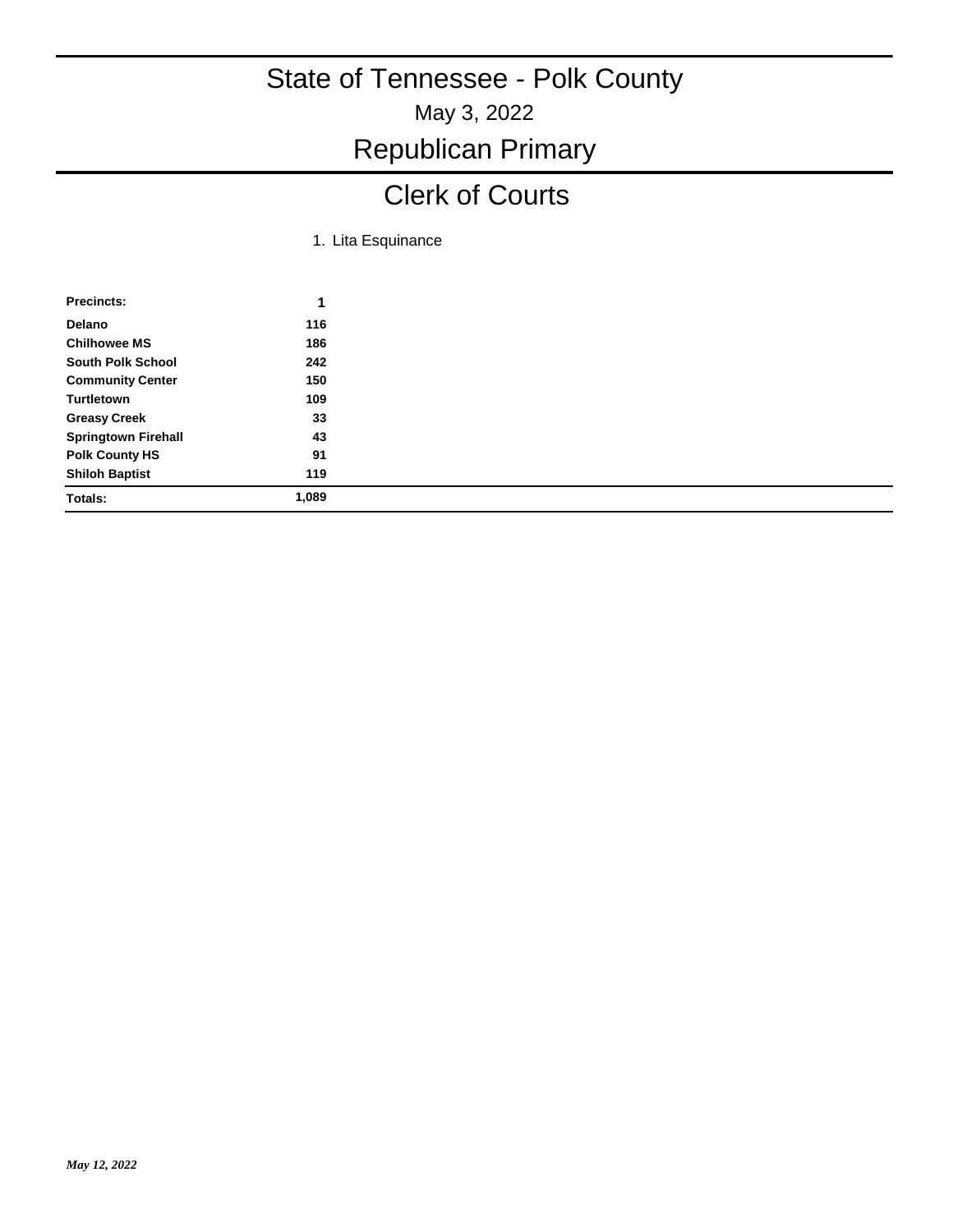# Republican Primary

# County Clerk

1. Catrice Wilcox Lowe

| <b>Precincts:</b>          | 1     |
|----------------------------|-------|
| Delano                     | 127   |
| <b>Chilhowee MS</b>        | 185   |
| <b>South Polk School</b>   | 240   |
| <b>Community Center</b>    | 149   |
| Turtletown                 | 122   |
| <b>Greasy Creek</b>        | 43    |
| <b>Springtown Firehall</b> | 46    |
| <b>Polk County HS</b>      | 112   |
| <b>Shiloh Baptist</b>      | 124   |
| <b>Totals:</b>             | 1,148 |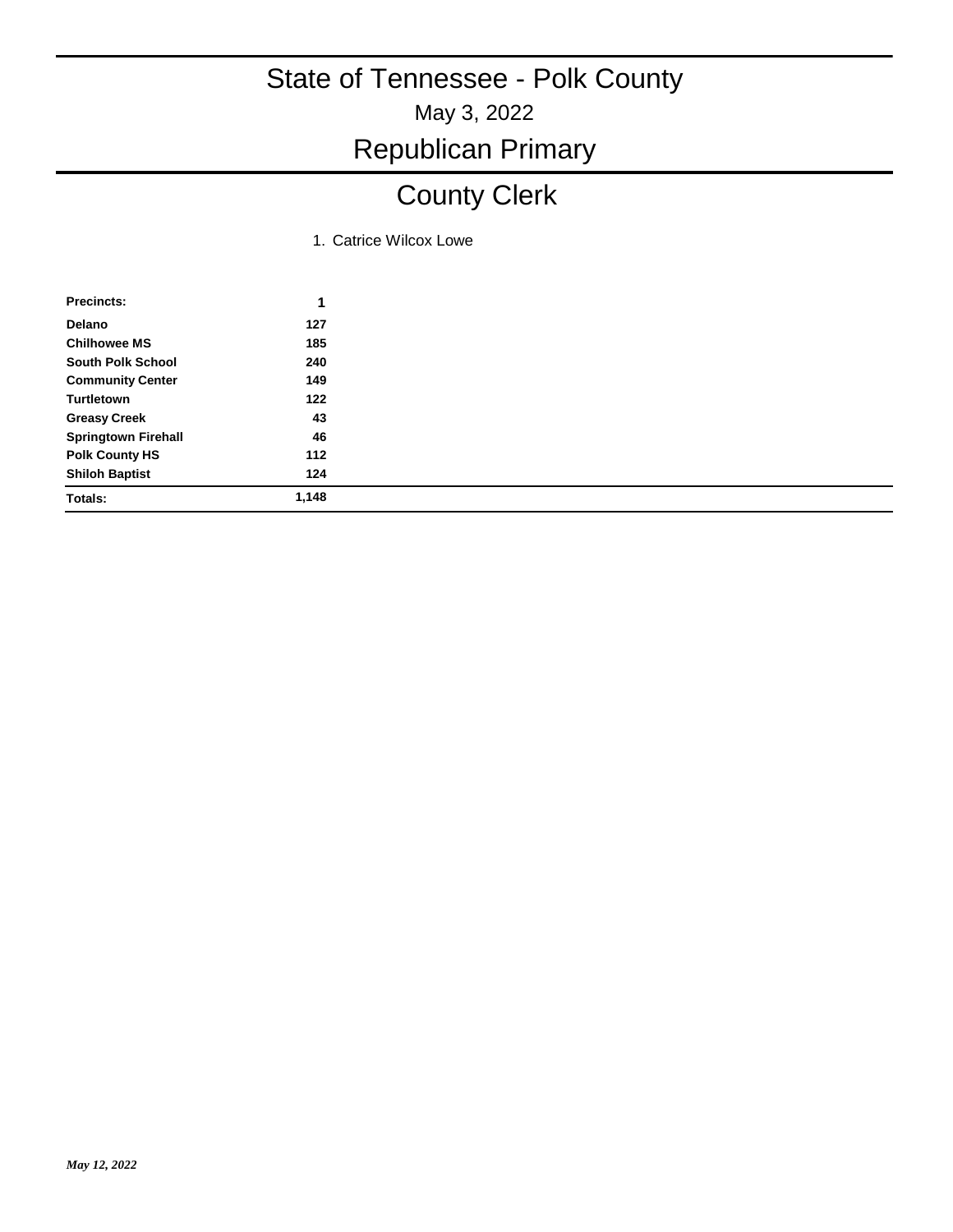Republican Primary

# Register of Deeds

1. Kile "Bo" Swafford

| Precincts:                 | 1     |
|----------------------------|-------|
| Delano                     | 130   |
| <b>Chilhowee MS</b>        | 196   |
| <b>South Polk School</b>   | 245   |
| <b>Community Center</b>    | 157   |
| Turtletown                 | 115   |
| <b>Greasy Creek</b>        | 35    |
| <b>Springtown Firehall</b> | 49    |
| <b>Polk County HS</b>      | 119   |
| <b>Shiloh Baptist</b>      | 128   |
| Totals:                    | 1,174 |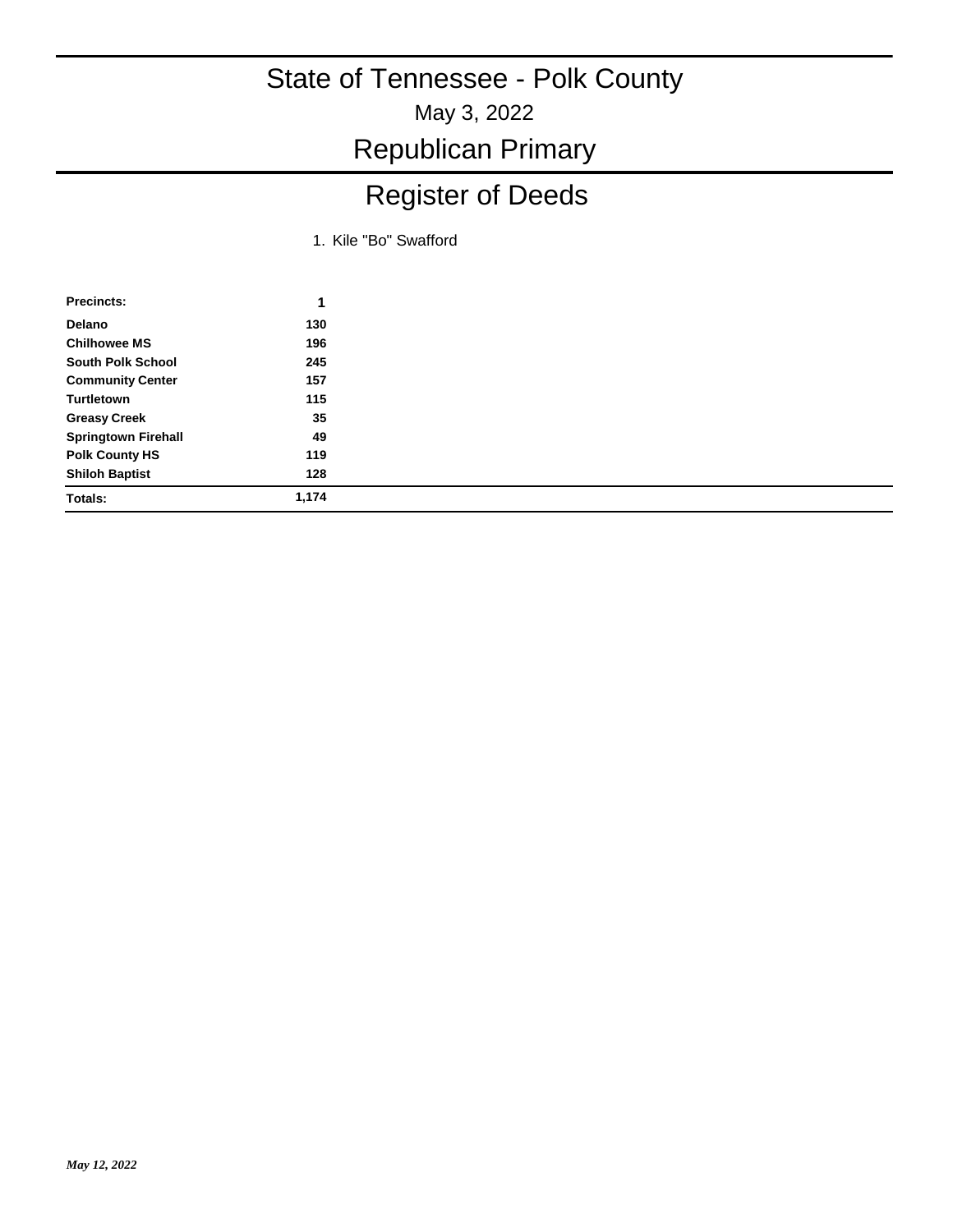### May 3, 2022 State of Tennessee - Polk County Republican Primary **1** School Board District 1 1. No Candidate Qualified **Precincts: Delano 0 Chilhowee MS 0 Totals: 0 1** School Board District 2 1. William Joshua Rose **Precincts: South Polk School 256 Totals: 256 1** School Board District 3 1. David Goode **Precincts: Community Center 185 Turtletown 138 Totals: 323** School Board District 3 (unexpired term) 1. No Candidate Qualified

| <b>Precincts:</b>       |  |
|-------------------------|--|
| <b>Community Center</b> |  |
| Turtletown              |  |
| Totals:                 |  |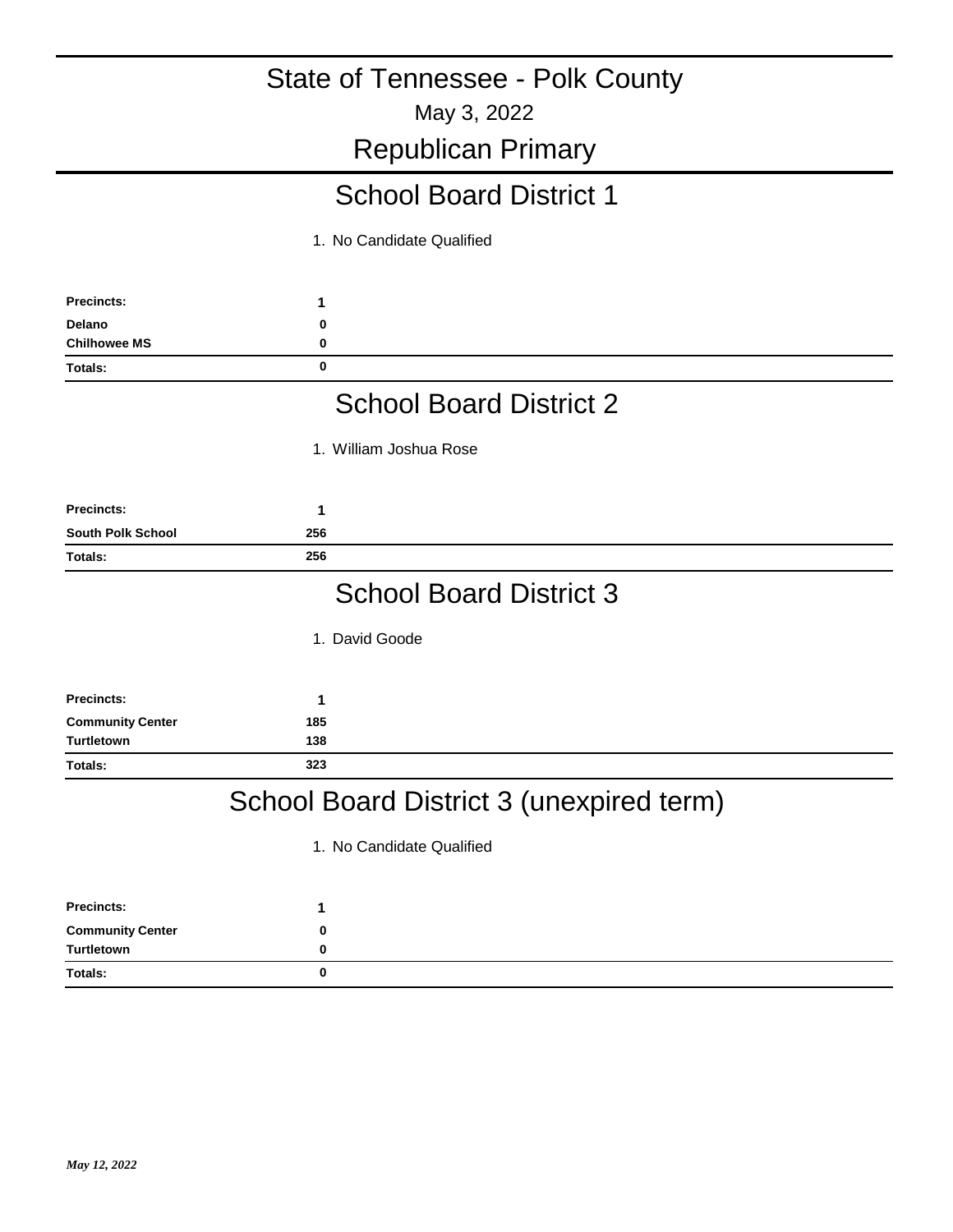# Republican Primary

# School Board District 4 (four year term)

1. Dustin Cain

| <b>Precincts:</b>          |     |  |
|----------------------------|-----|--|
| <b>Greasy Creek</b>        | 35  |  |
| <b>Springtown Firehall</b> | 47  |  |
| <b>Polk County HS</b>      | 99  |  |
| <b>Shiloh Baptist</b>      | 128 |  |
| <b>Totals:</b>             | 309 |  |

### School Board District 4 (two year term)

1. Josh Cain

| <b>Precincts:</b>          |     |
|----------------------------|-----|
| <b>Greasy Creek</b>        | 35  |
| <b>Springtown Firehall</b> | 44  |
| <b>Polk County HS</b>      | 102 |
| <b>Shiloh Baptist</b>      | 133 |
| <b>Totals:</b>             | 314 |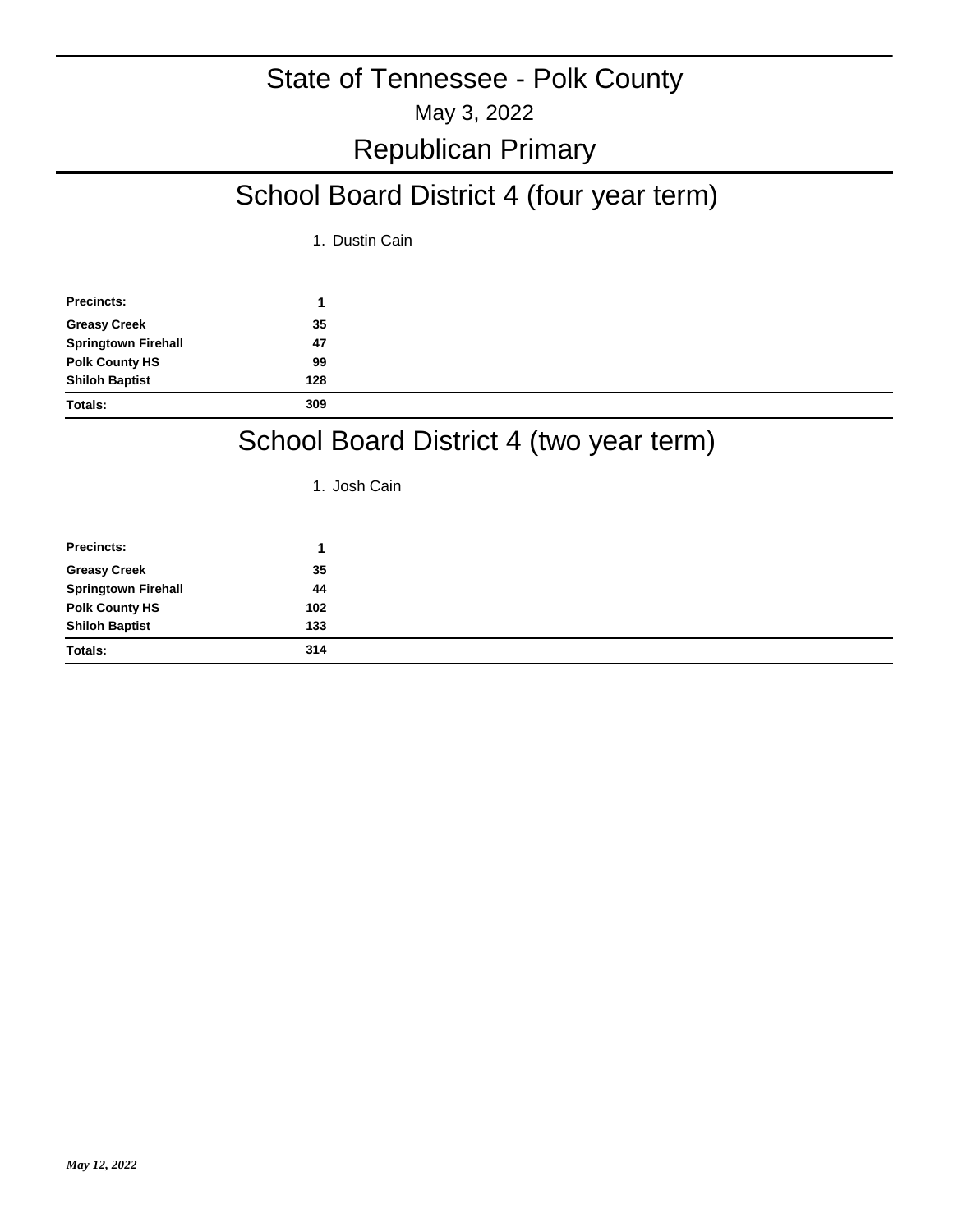May 3, 2022

### Democratic Primary

# County Executive

1. Rodney S. Burris

| Precincts:                 |     |
|----------------------------|-----|
| Delano                     | 40  |
| <b>Chilhowee MS</b>        | 68  |
| <b>South Polk School</b>   | 56  |
| <b>Community Center</b>    | 26  |
| Turtletown                 | 11  |
| <b>Greasy Creek</b>        | 16  |
| <b>Springtown Firehall</b> | 3   |
| <b>Polk County HS</b>      | 22  |
| <b>Shiloh Baptist</b>      | 34  |
| <b>Totals:</b>             | 276 |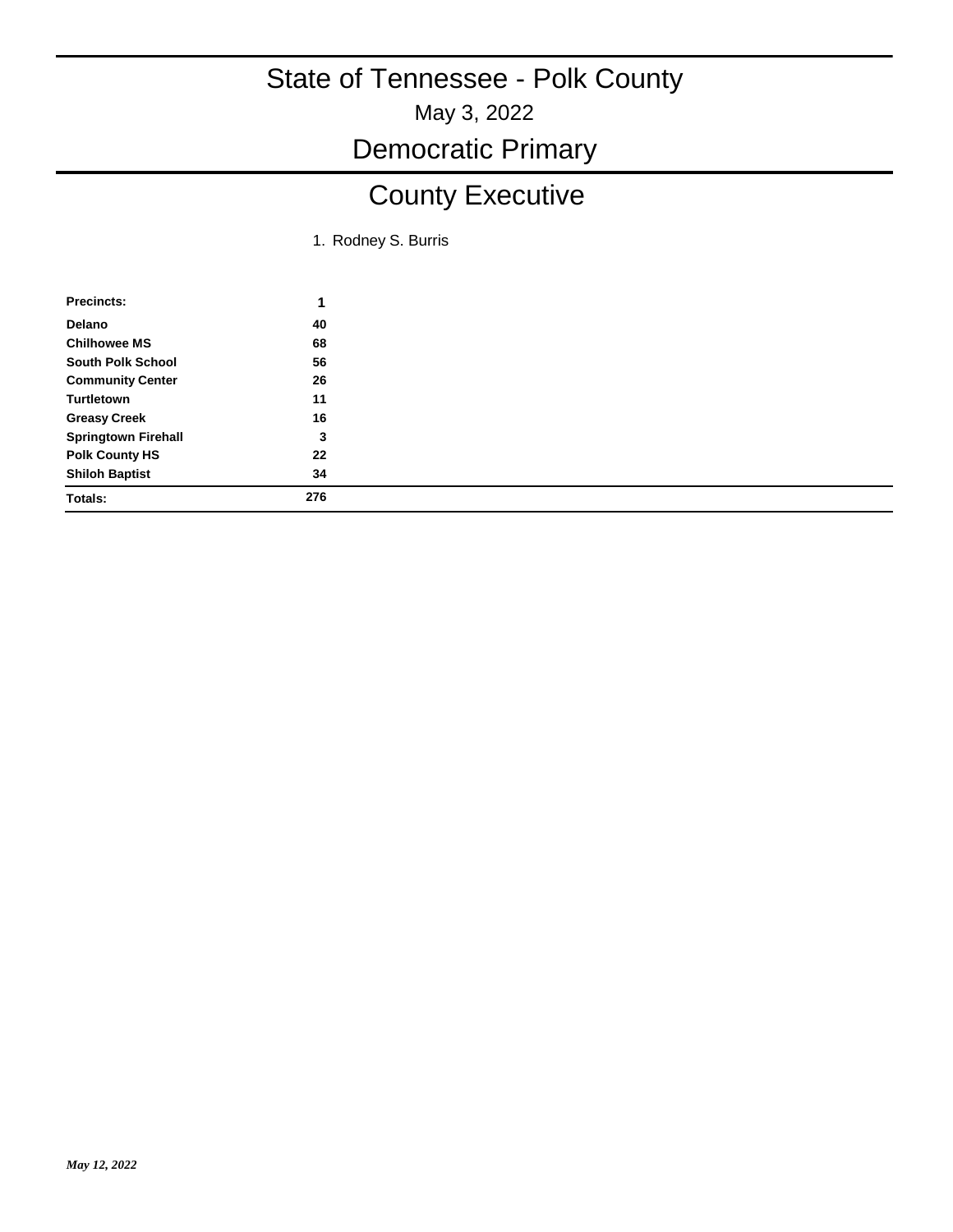May 3, 2022

### Democratic Primary

# County Commission District 1

1. Jason Bramlett

| <b>Precincts:</b>              | 1                                   |
|--------------------------------|-------------------------------------|
| Delano                         | 37                                  |
| <b>Chilhowee MS</b><br>Totals: | 68<br>105                           |
|                                |                                     |
|                                | <b>County Commission District 2</b> |
|                                | 1. Ronnie German                    |
| <b>Precincts:</b>              | 1                                   |
| <b>South Polk School</b>       | 52                                  |
| Totals:                        | 52                                  |
|                                | <b>County Commission District 3</b> |
|                                | 1. No Candidate Qualified           |
| <b>Precincts:</b>              | 1                                   |
| <b>Community Center</b>        | 0                                   |
| <b>Turtletown</b>              | 0                                   |
| Totals:                        | $\mathbf 0$                         |
|                                | <b>County Commission District 4</b> |
|                                | 1. Wendall "Buster" Lewis           |
| <b>Precincts:</b>              | 1                                   |
| <b>Greasy Creek</b>            | 14                                  |
| <b>Springtown Firehall</b>     | 3                                   |
| <b>Polk County HS</b>          | 21                                  |
| <b>Shiloh Baptist</b>          | 30                                  |
| Totals:                        | 68                                  |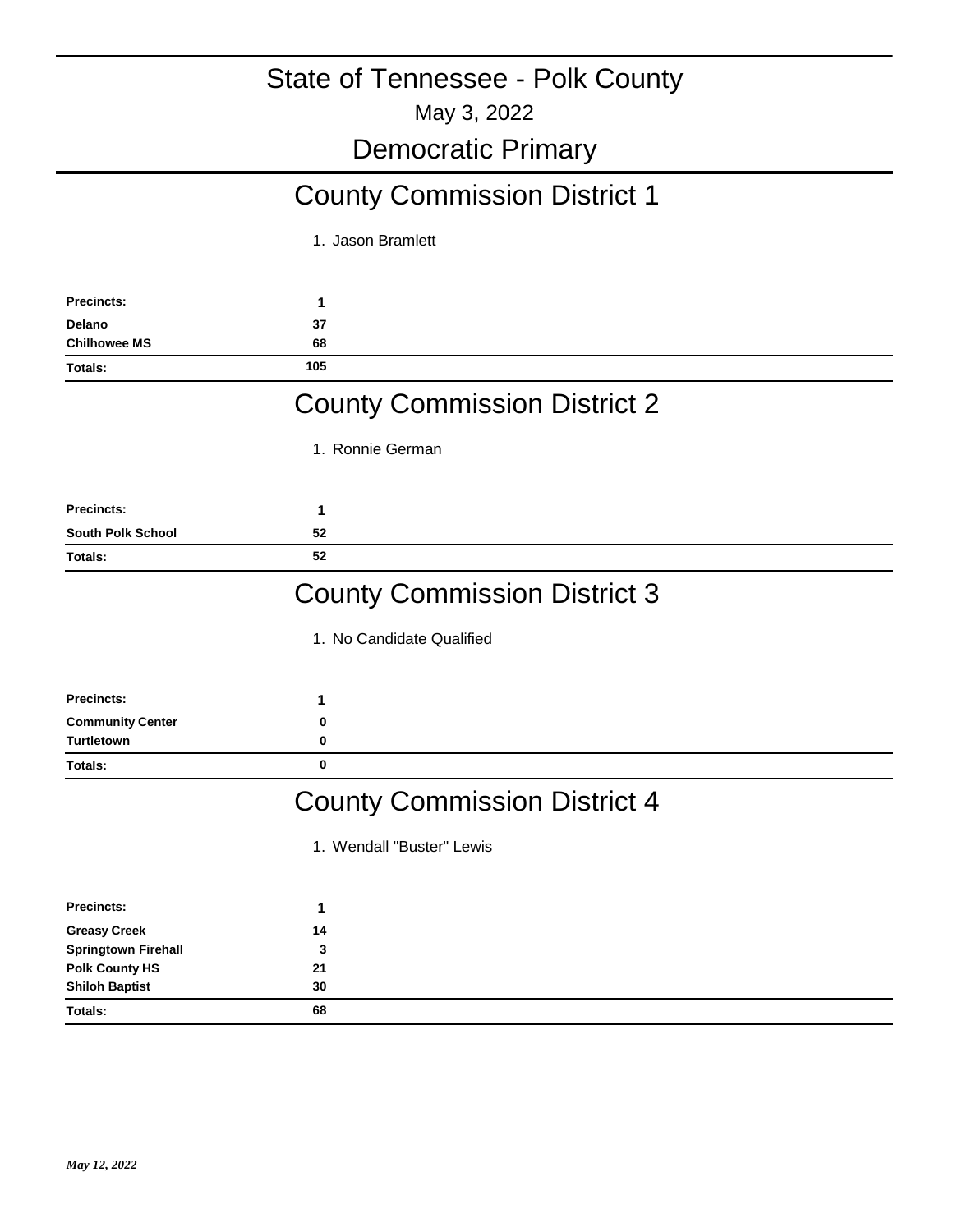May 3, 2022

### Democratic Primary

# County Trustee

1. Gina Hicks-Burchfiel

| <b>Precincts:</b>          | 1   |
|----------------------------|-----|
| Delano                     | 44  |
| <b>Chilhowee MS</b>        | 79  |
| <b>South Polk School</b>   | 51  |
| <b>Community Center</b>    | 26  |
| Turtletown                 | 13  |
| <b>Greasy Creek</b>        | 18  |
| <b>Springtown Firehall</b> | 4   |
| <b>Polk County HS</b>      | 24  |
| <b>Shiloh Baptist</b>      | 35  |
| <b>Totals:</b>             | 294 |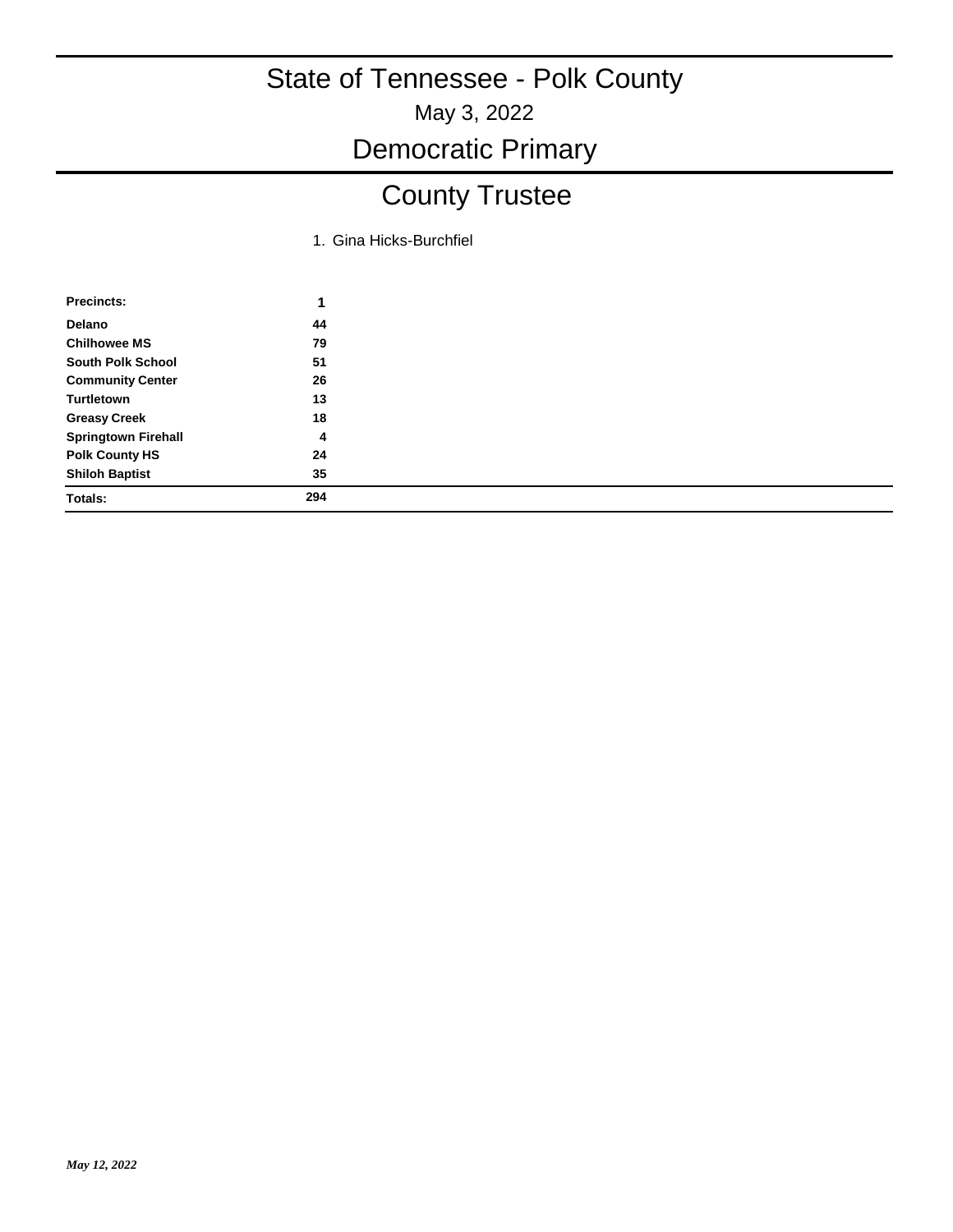May 3, 2022

Democratic Primary

# General Sessions Judge

| <b>Precincts:</b>          |   |
|----------------------------|---|
| <b>Delano</b>              | 0 |
| <b>Chilhowee MS</b>        | 0 |
| <b>South Polk School</b>   | 0 |
| <b>Community Center</b>    | 0 |
| Turtletown                 | 0 |
| <b>Greasy Creek</b>        | 0 |
| <b>Springtown Firehall</b> | 0 |
| <b>Polk County HS</b>      | 0 |
| <b>Shiloh Baptist</b>      | 0 |
| Totals:                    | 0 |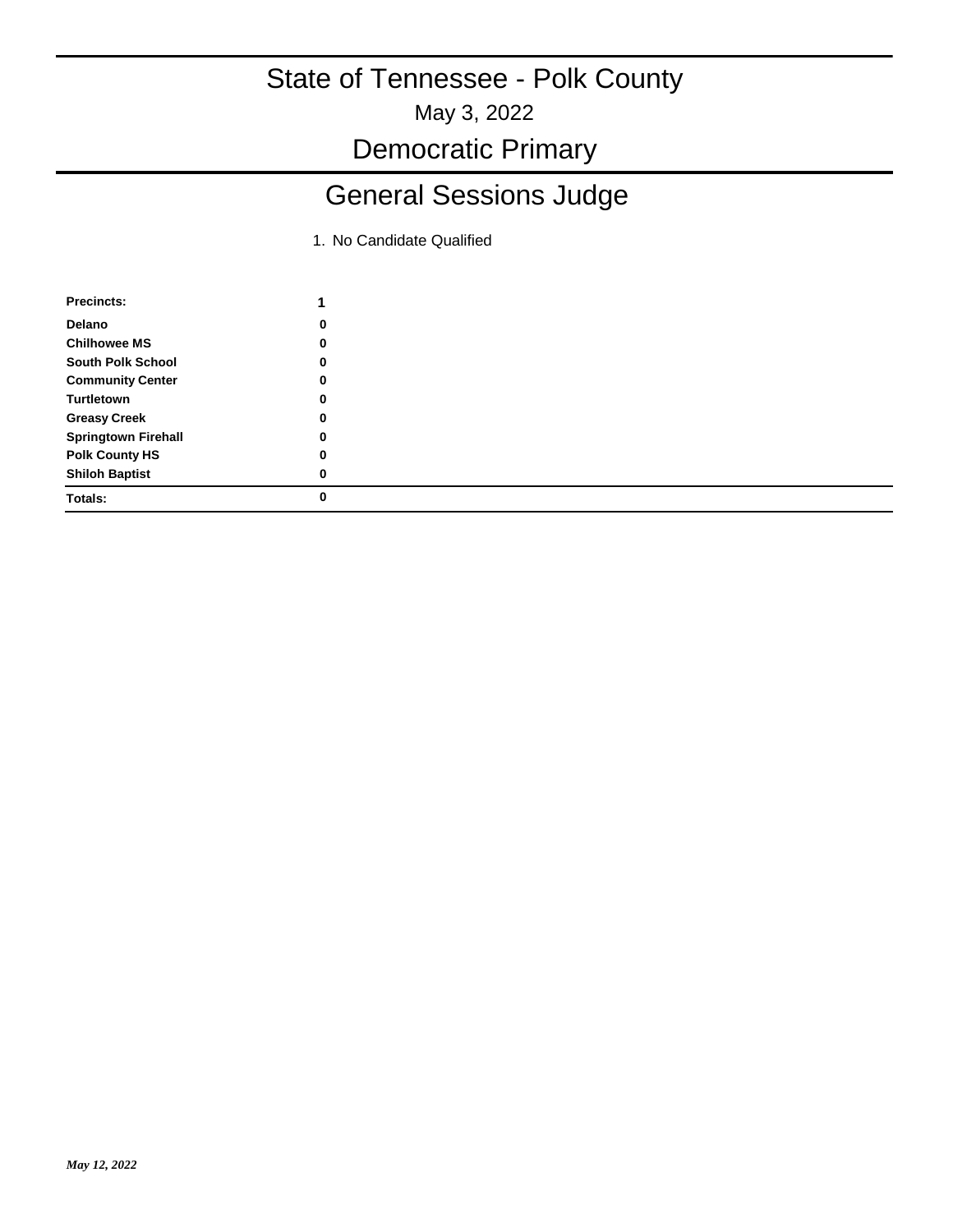### Democratic Primary

### **Sheriff**

| Precincts:                 | 1 |
|----------------------------|---|
| Delano                     | 0 |
| <b>Chilhowee MS</b>        | 0 |
| South Polk School          | 0 |
| <b>Community Center</b>    | 0 |
| <b>Turtletown</b>          | 0 |
| <b>Greasy Creek</b>        | 0 |
| <b>Springtown Firehall</b> | 0 |
| <b>Polk County HS</b>      | 0 |
| <b>Shiloh Baptist</b>      | 0 |
| Totals:                    |   |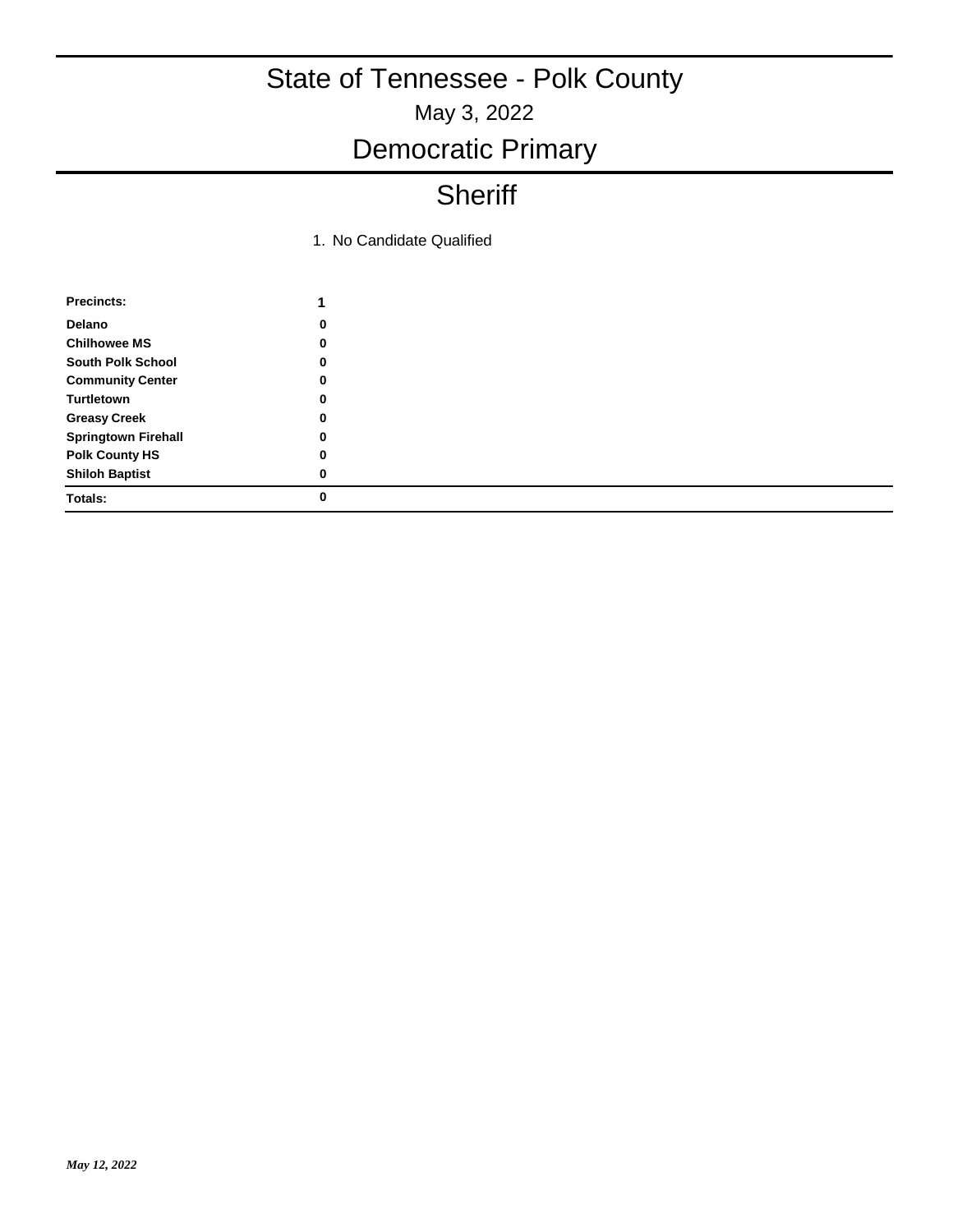May 3, 2022

### Democratic Primary

### Clerk of Courts

| Precincts:                 | 1 |
|----------------------------|---|
| Delano                     | 0 |
| <b>Chilhowee MS</b>        | 0 |
| South Polk School          | 0 |
| <b>Community Center</b>    | 0 |
| Turtletown                 | 0 |
| <b>Greasy Creek</b>        | 0 |
| <b>Springtown Firehall</b> | 0 |
| <b>Polk County HS</b>      | 0 |
| <b>Shiloh Baptist</b>      | 0 |
| Totals:                    |   |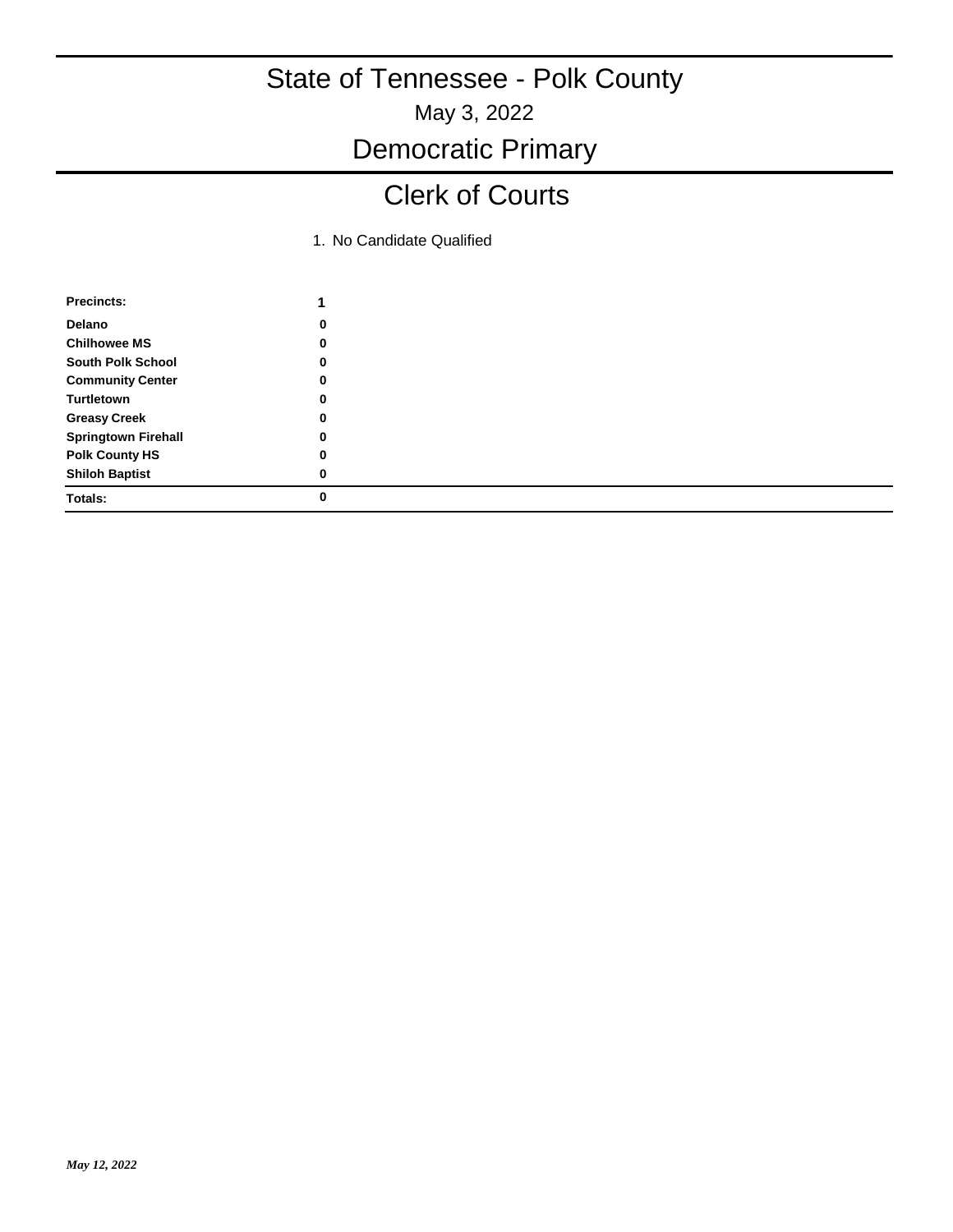May 3, 2022

# Democratic Primary

# County Clerk

| Precincts:                 |   |
|----------------------------|---|
| Delano                     | 0 |
| <b>Chilhowee MS</b>        | 0 |
| South Polk School          | 0 |
| <b>Community Center</b>    | 0 |
| Turtletown                 | 0 |
| <b>Greasy Creek</b>        | 0 |
| <b>Springtown Firehall</b> | 0 |
| <b>Polk County HS</b>      | 0 |
| <b>Shiloh Baptist</b>      | 0 |
| Totals:                    |   |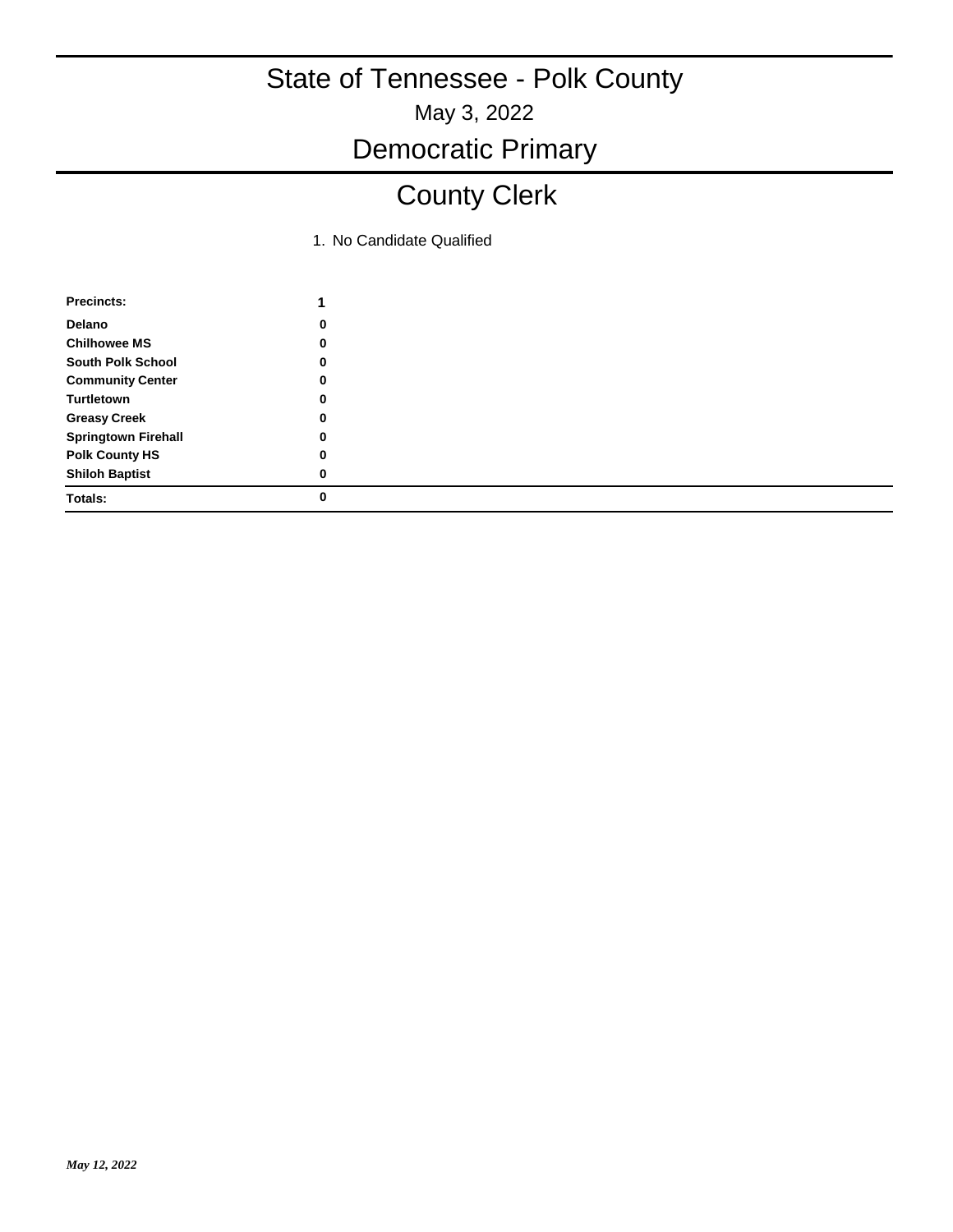May 3, 2022

Democratic Primary

# Register of Deeds

1. Ramona Goforth-Price

| Precincts:                 | 1   |
|----------------------------|-----|
| Delano                     | 39  |
| <b>Chilhowee MS</b>        | 70  |
| <b>South Polk School</b>   | 58  |
| <b>Community Center</b>    | 26  |
| Turtletown                 | 11  |
| <b>Greasy Creek</b>        | 22  |
| <b>Springtown Firehall</b> | 4   |
| <b>Polk County HS</b>      | 25  |
| <b>Shiloh Baptist</b>      | 38  |
| Totals:                    | 293 |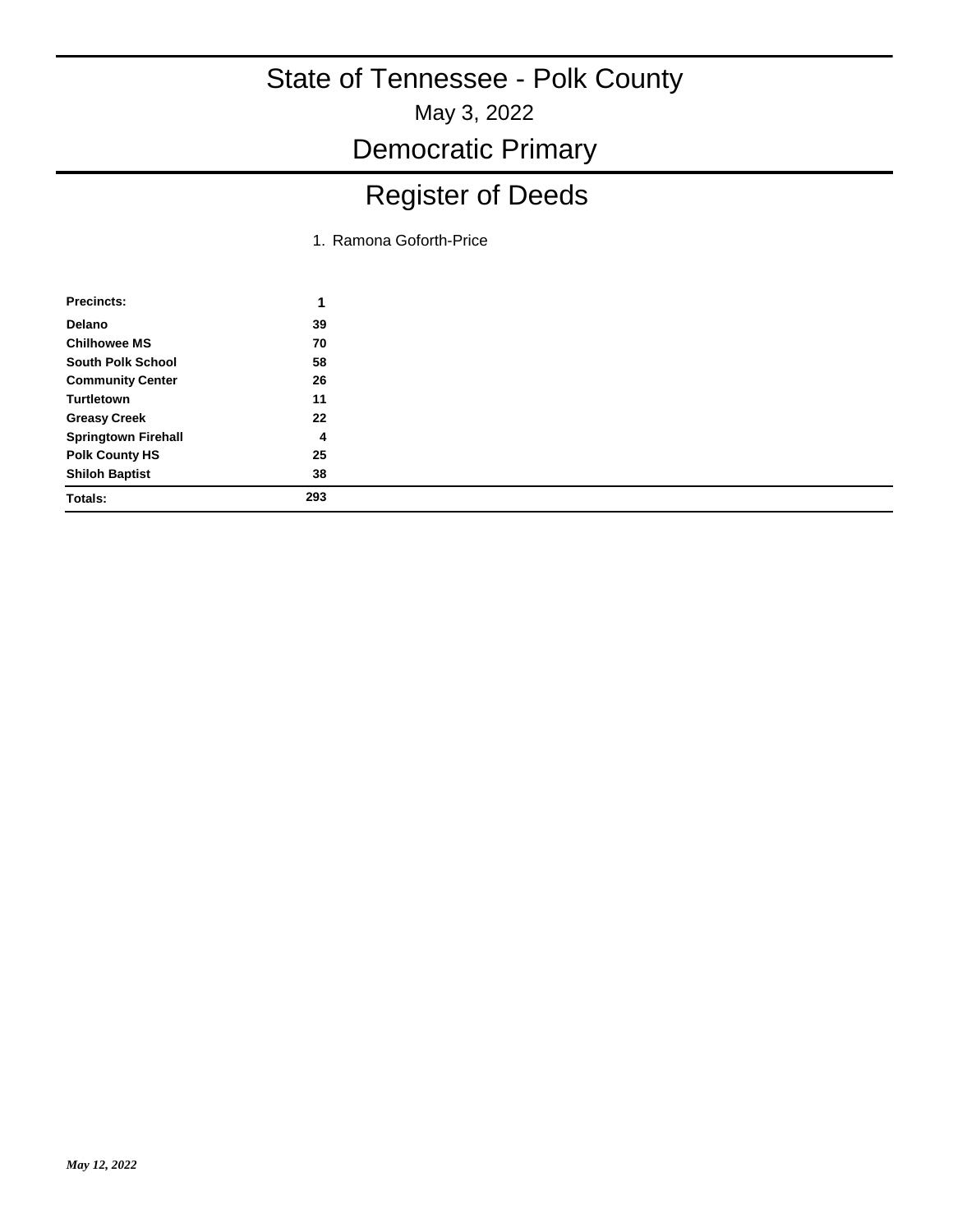### May 3, 2022 State of Tennessee - Polk County Democratic Primary **1** School Board District 1 1. No Candidate Qualified **Precincts: Delano 0 Chilhowee MS 0 Totals: 0 1** School Board District 2 1. Ruth Ann Shamblin **Precincts: South Polk School 46 Totals: 46 1** School Board District 3 1. No Candidate Qualified **Precincts: Community Center 0 Turtletown 0 Totals: 0** School Board District 3 (unexpired term) 1. No Candidate Qualified

| <b>Precincts:</b>       |  |
|-------------------------|--|
| <b>Community Center</b> |  |
| Turtletown              |  |
| <b>Totals:</b>          |  |